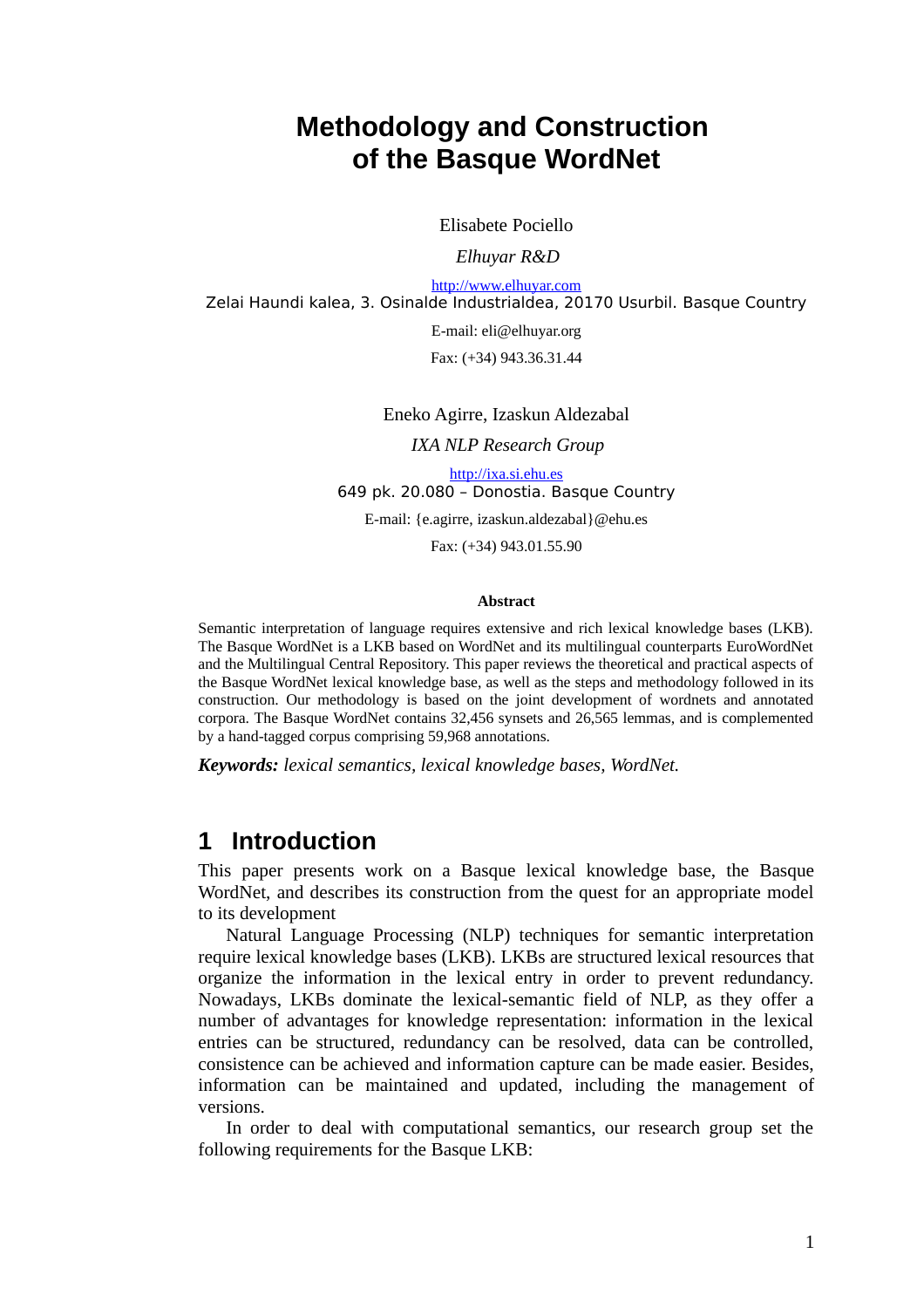- **The LKB should cover a wide range of language phenomena**, including senses, semantic classes and syntactic-semantic information such as thematic roles, subcategorization and selectional preferences.
- **It should have a large coverage of the vocabulary**, so it can be used in free text.
- **It should not be linked to a single theory,** in other words, it should have the capacity to take advantage of other models or formalisms.
- **It should be computational**, one that can be used in NLP.
- **It should be multilingual**, so in addition to lexical entries in Basque, it would make equivalents in other languages available.

There are many and very different proposals for designing an LKB. We examined and evaluated them according to the above criteria, including theory oriented models —Jackendoff (1990), Levin (1993), Pustejovsky (1995)— and computational models –*FrameNet* (Fillmore and Baker, 2001), *WordNet* (Miller, 1985; Fellbaum, 1998), *EuroWordNet* (Vossen, 1997), *Multilingual Central Repository* (MCR) (Atserias *et al.*, 2004), *Volem* (Fernández *et al.*, 2002), *PropBank* (Palmer and Kingsbury, 2003). From our analysis we concluded that the large coverage of WordNet was a very important feature. The proven multilingual extensions of WordNet were also taken into account. Although WordNet misses information in the syntactic-semantics interface, these were left for later development<sup>[1](#page-1-0)</sup>. Another feature was that there were already several wordnets under development. At present more than 50 national languages are registered within the Global WordNet Association<sup>[2](#page-1-1)</sup>. The Global WordNet Association is a free, public and non-commercial organization that provides a platform for discussing, sharing and connecting wordnets for all languages in the world.

Our team started to build the Basque WordNet following the EuroWordNet design in 2000; and in 2003, in the context of the MEANING Project (Rigau *et al.*, 2003)— the Basque WordNet was moved to the MCR, an advanced version of EuroWordNet.

The paper is organized as follows. We first briefly describe WordNet, EuroWordNet and the MCR in Section 2. Section 3 presents the methodology for developing our LKB. Section 4 explains the treatment of linguistic phenomena, giving special attention to the criteria defined for representing them. Finally, Section 5 outlines some conclusions and summarizes future work.

# **2 WordNet, EuroWordNet and the MCR**

WordNet (Miller, 1985; Fellbaum, 1998) is an LKB for English based on psycholinguistic theories developed at Princeton University. Nouns, verbs, adjectives and adverbs are grouped together into synonym sets or **synsets**, each one corresponding to a single lexical concept. For example, the English noun *tree* has two senses in WordNet, which are represented as two different synsets:

(1) Sense 1: tree (a tall perennial woody plant having a main trunk and branches. . . ) Sense 2: tree, tree diagram (a figure that branches from a single root; "genealogical tree")

<span id="page-1-0"></span><sup>&</sup>lt;sup>1</sup> In order to see the specific analysis and the conclusions drawn from it, refer to (Pociello, 2008).

<span id="page-1-1"></span><sup>&</sup>lt;sup>2</sup> At http://www.globalwordnet.org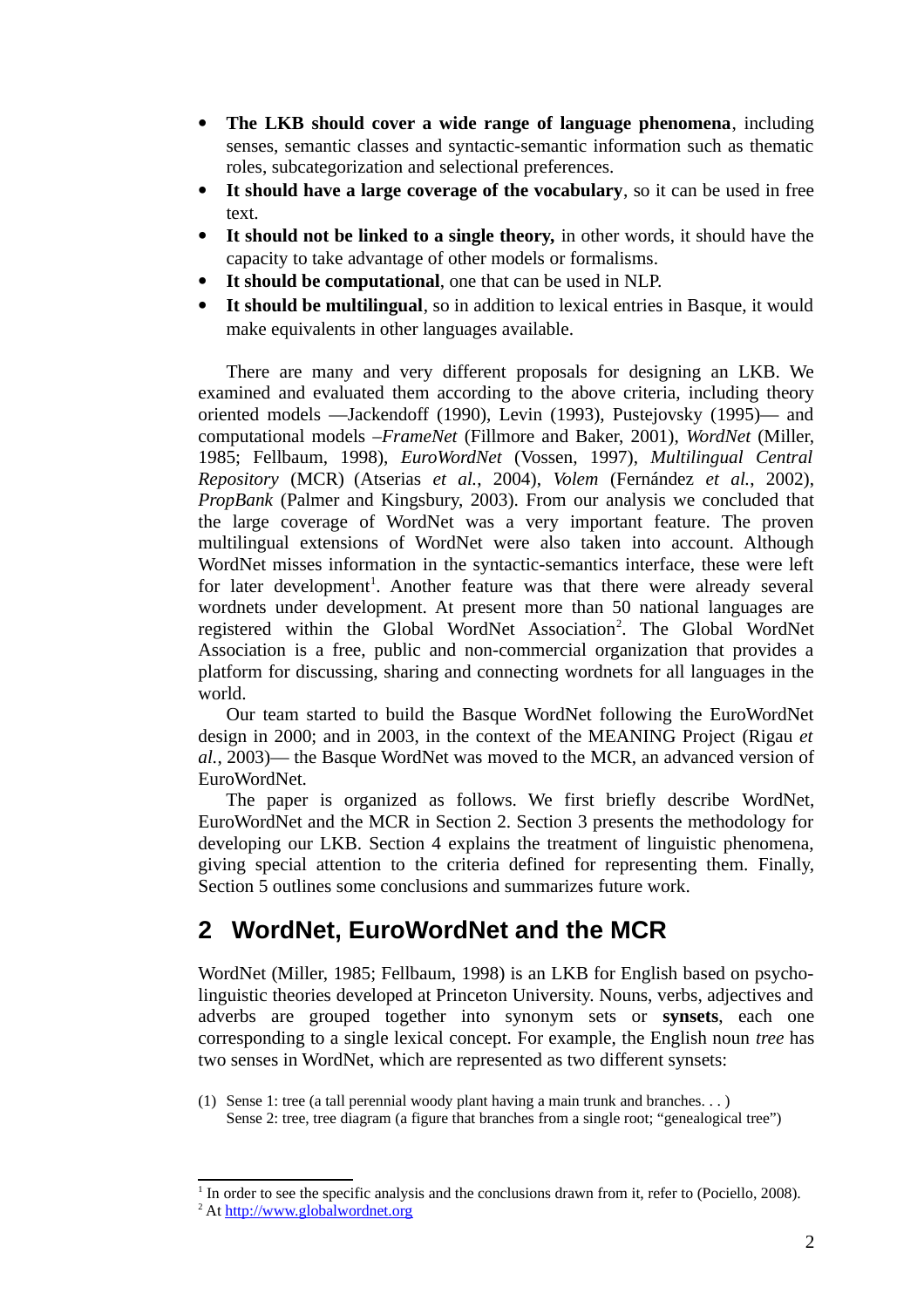The first sense corresponds to the 'plant' meaning, and the second to the 'diagram' meaning. The first synset is made up of a single lexical unit (*tree*), in other words, the noun *tree* in that synset has no other synonym. The second synset contains an additional lexical unit (*tree diagram*), so these two lexical units (*tree* and *tree diagram*) are synonyms. The lexical unit in each synset is known as a **literal**. **Synonymy** is an important relation in WordNet, and the structure of the LKB is based on the meanings of the lexical units; when the same meaning is shared by more than one lexical unit, the lexical units are grouped together into a synset.

In addition to synonymy, WordNet represents several relations. For instance, the **hypernymy** relation links general synsets to more specific ones<sup>[3](#page-2-0)</sup>. Hyponymy is the inverse relation. The hypernymy chain and a subset of the hyponyms of the synset corresponding to the first sense of 'plant' in Example 1 can be seen in Examples 2 and 3, respectively<sup>[4](#page-2-1)</sup>.

#### (2) Sense 1

tree (a tall perennial woody plant having a main trunk and branches… )

- $=$  woody plant, ligneous plant (a plant having hard lignified tissues...)
	- $\Rightarrow$  vascular plant, tracheophyte (green plant having a vascular system...)
		- $\Rightarrow$  plant, flora, plant life (a living organism lacking the power of locomotion)  $\Rightarrow$  life form, organism, being, living thing – (any living entity)
			- $\Rightarrow$  entity, something (anything having existence (living or nonliving))

#### (3) Sense 1

tree (a tall perennial woody plant having a main trunk and branches… )

- $\Rightarrow$  yellowwood, yellowwood tree (any of various trees having yellowish wood...)
- => lancewood, lancewood tree (source of most of the lancewood of commerce)
- => Guinea pepper, negro pepper, Xylopia aethiopica (tropical west African evergreen tree…)
- $\Rightarrow$  anise tree (any of several evergreen shrubs and small trees of the genus Illicium)
- => winter's bark, winter's bark tree, Drimys winteri (South American evergreen tree… )
- => zebrawood, zebrawood tree (any of various trees or shrubs having or striped wood)
- $\Rightarrow$  granadilla tree, Brya ebenus (West Indian tree yielding a fine grade of green ebony)
- $\Rightarrow$  acacia (any of various spiny trees or shrubs of the genus Acacia)
- $\Rightarrow$  …

Example 2 gives an idea of the WordNet hierarchy or taxonomy, indicating that a tree is a woody plant, which is a vascular plant, which is a plant, which is a life form, which is an entity. In Example 3 we show a partial list of kinds of trees. The hypernymy hierarchy can be used to define **semantic classes**, that is, a synset can be seen as the semantic class that groups all its hyponyms. For example, all the different kinds of trees are direct or indirect hyponyms of the synset representing the 'plant' meaning of *tree*. We can thus take this synset as the semantic class together all tree species. In the case of verbs, **troponymy** is used to encode the hierarchy of verbs, where verb *Y* is a troponym of the verb *X* if the activity *Y* is doing *X* in some manner.

As an illustration of the richness of relations in WordNet we will briefly mention three. A relation which holds between nominal synsets is **meronymy**, which is used to represent the *part of* relation, e.g. a *finger* is part of a *hand* and a *hand* is a part of an *arm*. Verbal synsets can be related by **entailment**, e.g. *snoring entails sleeping.* Adjectival synsets can be linked to nominal synsets with the **related-to** relation, e.g. *nice* and *niceness*.

<span id="page-2-0"></span><sup>3</sup> The hypernymy/hyponymy relation is also referred as the subset/superset relation*.*

<span id="page-2-1"></span><sup>4</sup>All the expressions have been taken from WordNet 3.0 [\(http://wordnetweb.princeton.edu/perl/webwn\)](http://wordnetweb.princeton.edu/perl/webwn), with some editing in synsets, literals and glosses due to space limitations.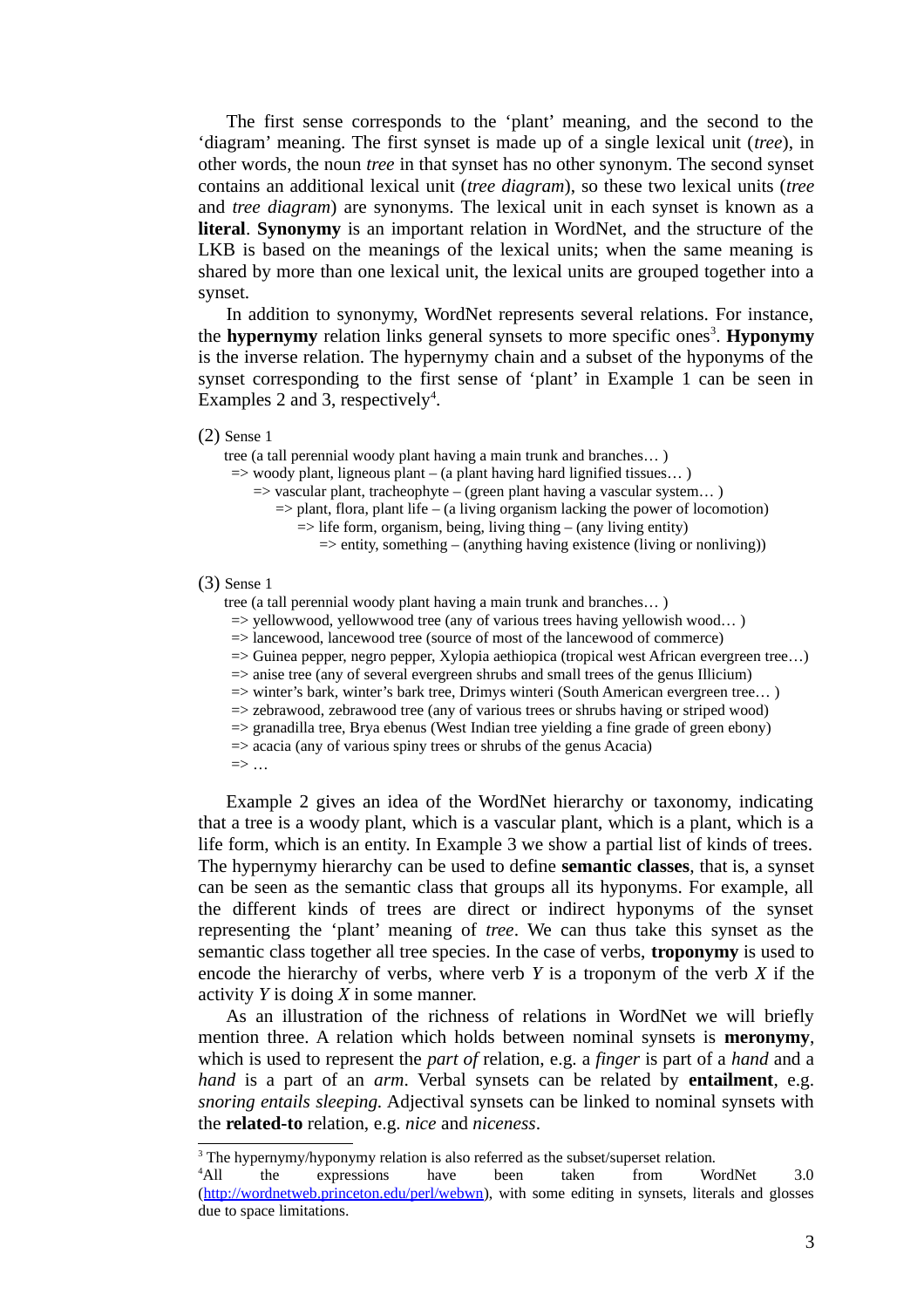WordNet is one of the most cited lexical resources in the NLP literature, with more than 38,000 hits in Google Scholar<sup>[5](#page-3-0)</sup> and many applications in wide range of tasks. WordNet is complemented with SemCor, a corpus hand-tagged with WordNet senses (Miller et al., 1994; Fellbaum et al., 2001). WordNet is freely available<sup>[6](#page-3-1)</sup>.

#### **2.1.1 EuroWordNet**

The EuroWordNet project (Vossen, 1998) is a European project that was started in 1996 and went on until 1999, and produced wordnets<sup>[7](#page-3-2)</sup> for eight European languages (English, Danish, Italian, Spanish, German, French, Czech and Estonian). EuroWordNet follows the Princeton WordNet model, but incorporates cross-lingual links. Each language in EuroWordNet has an "independent" wordnet with its own relations, but the synsets in one language can be linked to the so called Inter-Lingual-Index (ILI), which is largely based on the Princeton WordNet. EuroWordNet is available from  $ELRA^8$  $ELRA^8$ .

In addition to the ILI, EuroWordNet includes several new features. EuroWordNet has more kinds of language-internal relations, and some of the semantic relations of WordNet are refined and/or enriched. Domain ontologies and a Top Ontology were added. The first one organizes synsets according to domains like *free time, restaurant,* or *traffic*. The second one enables relevant synsets of the different wordnets to be classified according to basic semantic features<sup>[9](#page-3-4)</sup> based on linguistic features (e.g.  $[+/$  living],  $([+/-$  agent]).

Finally, EuroWordNet introduced the notion of Base Concepts<sup>[10](#page-3-5)</sup>: the concepts that play the most important role in the various wordnets of different languages, as measured by their high position in the semantic hierarchy and their having many relations to other concepts. The motivation was to reach maximum overlap and compatibility across wordnets in different languages, while at the same time, allow for the distributive development of wordnets in the world.

### **2.1.2 The Multilingual Central Repository (MCR)**

The MCR was devised in the context of MEANING (Rigau *et al.*, 2003), an European project which run from 2002 to 2005. The MCR follows the EuroWordNet model, including five languages: Basque, Catalan, English, Italian and Spanish. The wordnets were enriched with new kinds of information, like domain tags for synsets, the Suggested Upper Merged Ontology (Niles and Pease, 2001), or selectional preferences (Agirre and Martínez, 2002).

# **3 Methodology for building the Basque WordNet**

In this Section we will present the phases and methodological issues regarding the construction of the Basque WordNet. We will first introduce general issues, followed by the methodology for nouns, and the joint development of a hand-

<span id="page-3-0"></span> $^5$  A WordNet bibliography with more than 400 is maintained at  $http://lit.csci.unt.edu/~wordnet/.$ </u>

<span id="page-3-1"></span><sup>&</sup>lt;sup>6</sup> <http://wordnet.princeton.edu/>

<span id="page-3-2"></span><sup>7</sup> We use *WordNet* (upper case) for the original Princeton WordNet, while we use *wordnet* (lower case) for the rest.

<span id="page-3-3"></span><sup>&</sup>lt;sup>8</sup> <http://catalog.elra.info/>

<span id="page-3-4"></span><sup>&</sup>lt;sup>9</sup> Although top ontologies classify a limited number of synsets, the synsets below them can also inherit the classification.

<span id="page-3-5"></span><sup>&</sup>lt;sup>10</sup> [http://www.globalwordnet.org/gwa/gwa\\_base\\_concepts.htm](http://www.globalwordnet.org/gwa/gwa_base_concepts.htm)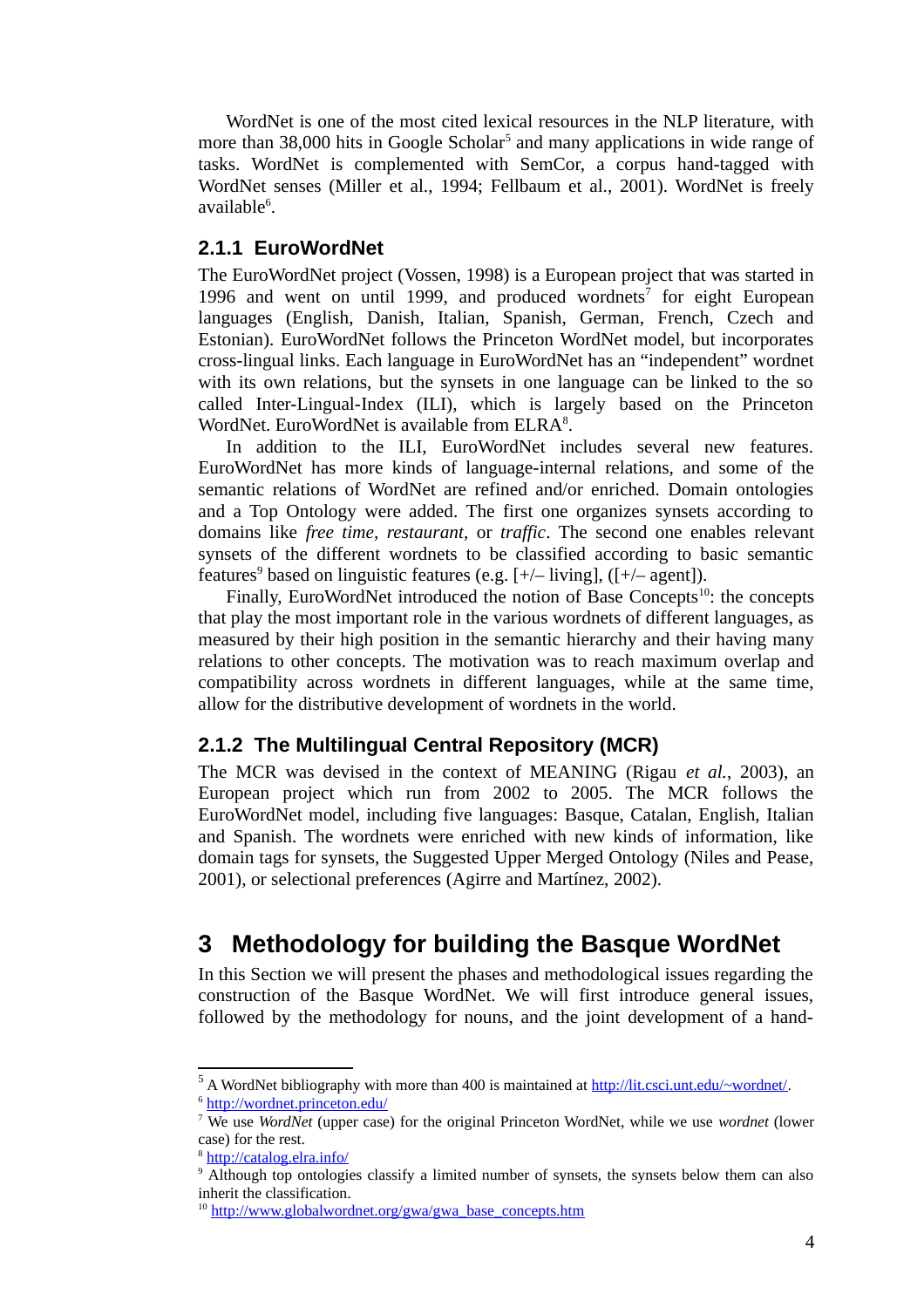tagged corpus. Finally, we will describe the methodology for verbs. Note that we have not addressed adjectives and adverbs yet.

### *3.1 Design and methodology*

There are two main options to create a new wordnet: we could create the Basque WordNet afresh based on Basque corpora and dictionaries, or we could take the Princeton WordNet and translate its synsets into Basque. Vossen (1999) referred to these two approaches as *merge approach* and *expand approach*, respectively.

 In the first approach the senses and hierarchies in the Basque WordNet would be independent of the senses and hierarchies in the Princeton WordNet. This involves heavy lexicographic work in order to build the sense inventory and the hypernymy hierarchy. In addition, the multilinguality will require to manually add cross-lingual links to the ILI (cf. Section 2.1.1). In the second approach, the work is basically reduced to linking Basque words to the English concepts via the ILI, i.e. we can reuse the synsets and relations in the English wordnet, and translate the literals in the synsets into Basque. We would thus avoid most of the lexicographic work and the need to link Basque synsets to the ILI. On the weak side, there is the risk to misrepresent cultural differences in the sense inventories and hierarchies.

After analyzing the pros and cons of each approach, the decision was taken to use the expand approach, taking the English WordNet as the starting point for building the Basque WordNet. Special care will be placed in detecting cultural differences. For instance, some new concepts will be needed for words like *trikitixa –*Basque accordion and related songs*–* or *ikastola –*schools where Basque is the main language. In parallel, we also decided to study automatic construction of LKBs from dictionaries, in order to explore the potential of the merge approach and possible combinations (Agirre and Lersundi, 2001; Lersundi, 2005).

### *3.2 Methodology for nouns*

The methodology to build the Basque WordNet changed during the different stages in its evolution. In a first stage, the goal was to build a first fast version of the Basque WordNet, with an emphasis on wide coverage, i.e. the number of lemmas. In this stage, the 1,024 Base Concepts of EuroWordNet (cf. Section 2.1.2) were manually translated into Basque, and then Basque-English bilingual dictionaries were used to automatically create Basque equivalents for the rest of English synsets (Agirre et al. 2002).

In the next stage, the main goal was to ensure quality. We initially devised two complementary steps. Firstly, a team of linguists manually inspected the automatically generated synsets for Basque, **concept by concept**. In this process the linguists checked to see whether the Basque equivalent for the synset was appropriate or not; and a check was also made to see whether any other equivalents of Basque were needed in the synset. The focus of this process was to ensure that the literals in the Basque synsets were correct. After this inspection was completed, the team embarked on the second step, inspecting the words and the respective synsets **word by word**, trying to ensure that the main senses of the words as occurring in a dictionary (Elhuyar, 1998) where properly represented. These two steps involved looking at the same data from two complementary perspectives, ensuring proper quality in the synsets of the Basque WordNet.

Halfway through the word-by-word inspection, we realized that linguists were paying increasing attention to real word examples as occurring in a corpus. In fact, the linguists had to examine existing corpora to check that the main senses of the words were properly represented in the Basque WordNet. Since they were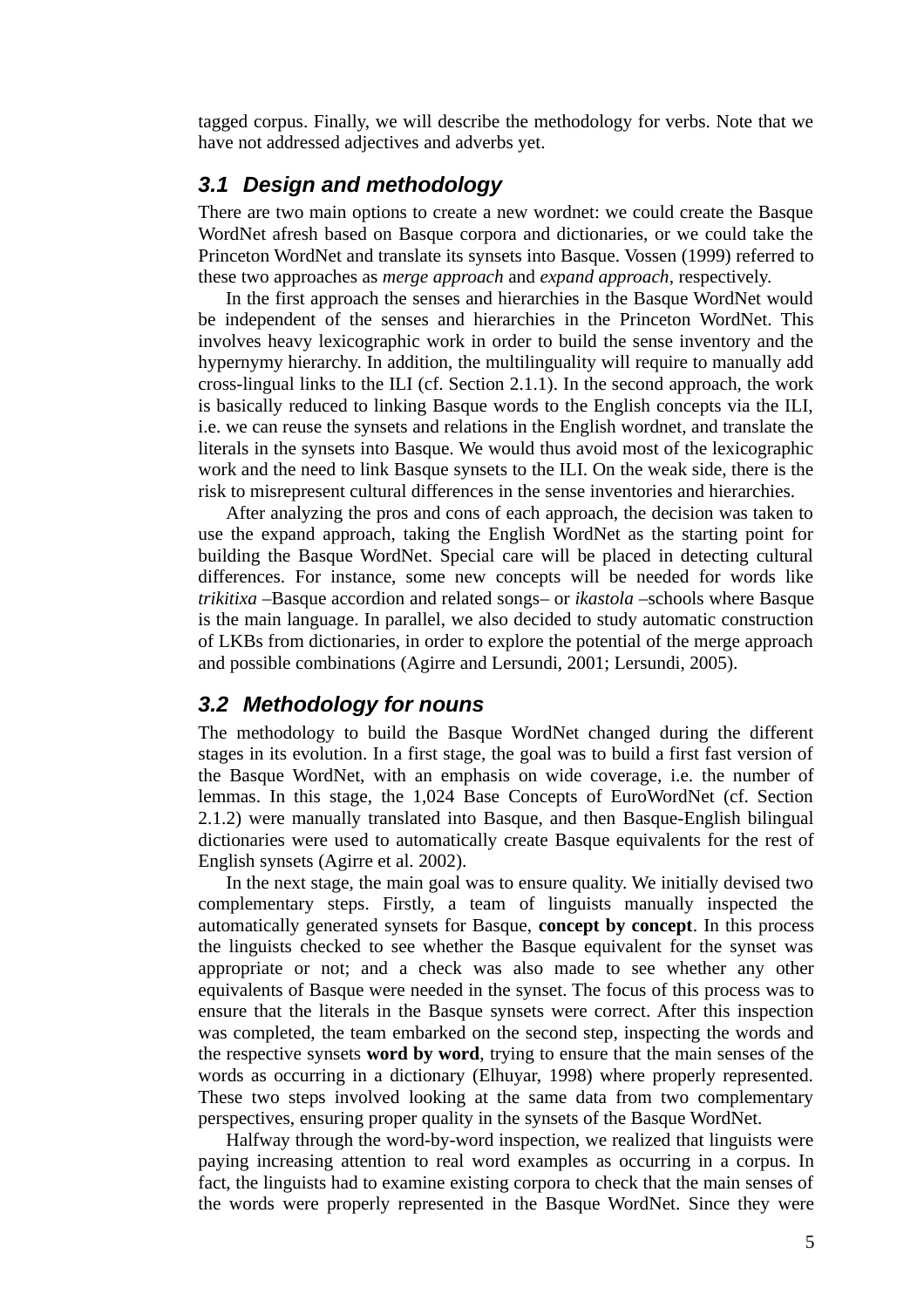already analyzing the examples of a target word, we thought that they could actually annotate the examples with the senses of the target word, and produce a Basque semantic concordance (Basque SemCor for short). This methodology was inspired by Fellbaum *et al.* (2001) who propose that dictionaries and corpora should be used together. We thus started the joint development of the Basque WordNet and SemCor.

### *3.3 Joint development of Basque WordNet and SemCor*

First of all, we compiled a corpus of approximately  $300,000$  words<sup>[11](#page-5-0)</sup>, including samples from a balanced corpus and a newspaper corpus. The goal is to coordinate the tagging of the corpus with the word-to-word review of the Basque WordNet. The synsets corresponding to the target word will be edited according to the examples in the corpus, thus ensuring that the Basque WordNet contains the synsets and literals as used in the corpus.

The motivations of this methodology are the following: (i) the manual annotation of the corpus guarantees that the sense-inventory and sense boundaries fit those found in the corpus (in particular, all senses occurring in the corpus will be reflected in the Basque WordNet), (ii) the senses in the Basque WordNet are tuned to real occurrences of the words, and not only to existing monolingual dictionaries (thus ensuring that the synsets reflect the real usage of the words), (iii) the annotated corpus provides a companion resource for enriching Basque WordNet with richer semantic relations acquired from corpora (Atserias et al., 2004), including the relative frequency of the senses for a given word and (iv) the annotated corpus will enable to build word sense disambiguation programs for Basque.

We implemented the joint development with a team of five linguists with the following roles: one supervisor, one editor, two taggers and one referee. The editor is the one who edits the synsets. The taggers tag the occurrences of the word that needs to be tagged. The referee compares the work of the two taggers and resolves any disagreements. The supervisor coordinates the team.

In short, the methodology followed by this team is as follows: (i) The editor selects a handful of words<sup>[12](#page-5-1)</sup>, edits the synsets corresponding to those words introducing the necessary changes. (ii) The editor tries to convene the meaning of the target words to taggers and referee, ensuring that they have a common understanding. (iii) The taggers tag the occurrences of the target words. (iv) Basque glosses and examples are added to the synsets (Agirre et al. 2005). (v) When all these tasks have been completed, the taggers inform the editor and the referee and explain the problems they encountered while tagging. (vi) The referee compares the results of the two taggers, resolving inconsistencies. (vii) In addition, should new senses of the words appear in the corpus, the editor will examine the suitability of these new senses that appeared in the corpus prior to deciding whether to incorporate them into the Basque WordNet for posterior tagging. Figure 1 summarizes this cyclical methodology:

<span id="page-5-0"></span> $11$ Given that Basque is an agglutinative language, it has a higher lemma/word rate than English. Estimates in parallel corpora allow us to think that 300.000 words in Basque are comparable to 500.000 words in English.

<span id="page-5-1"></span><sup>&</sup>lt;sup>12</sup> Nouns in the corpus were ordered according to frequency, from most to least frequent. The editor follows this order to select words. That way it is possible to ensure that the most frequent nouns are properly edited and tagged.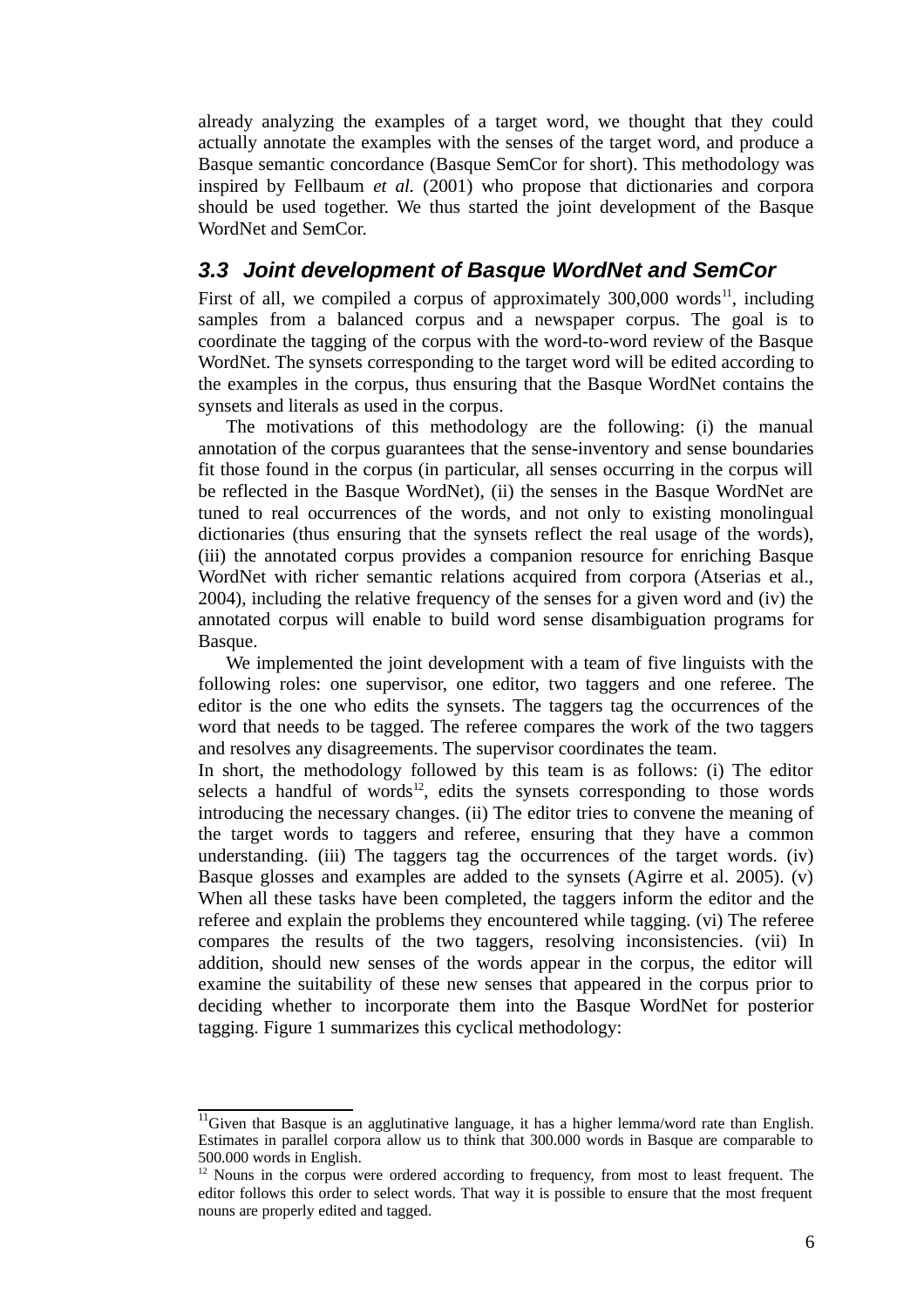

Figure 1: Roles and workflow for the joint development of the Basque WordNet and SemCor.

At present, we have applied this methodology to nouns. We organized the tagging starting with the most polysemous nouns. We also reviewed all monosemous nouns in the most frequent list, leaving aside those which we think needed a new sense in the Basque WordNet. These were edited and tagged in the next stage. The words not in the Basque WordNet are mainly proper nouns, but the list needed to be revised, in order to find common nouns that need to be included in the Basque WordNet, and tagged accordingly. The conclusion Section shows the current figures for the Basque WordNet.

We next present the agreement figures among the taggers. As already mentioned, each occurrence in the corpus was tagged by two different taggers. The referee had to resolve all disagreements between the taggers. In order to facilitate his work a number of data was presented to him, including confusion matrixes, and agreement figures. Inter-tagger agreement (ITA) was computed as the percentage of occurrences where the two taggers agreed over the total of the occurrences. In case of any of the taggers assigning more than one tag to an occurrence, a tag in common between the two taggers is sufficient to be considered an agreement. Inter-tagger agreement can be misleading for words with different numbers of senses or senses with different distributions, i.e. an agreement of 80% for a word with two senses where one sense accounts for 90% of all occurrences is very low, while it would be a very satisfactory figure for a word with 10 evenly distributed senses.

The Kappa coefficient (Carletta, 1996) overcomes the shortcomings of the ITA measure by substracting from ITA the chance agreement (given the number and distribution of the senses) and normalizing from 0 to 1. Our referee was satisfied with the use of the Kappa figure, but she also found the ITA measure useful as a more intuitive measure of agreement.

|            | Kappa      | ITA        | senses | occ. |
|------------|------------|------------|--------|------|
| familia    | $-0.46$    | 0.18       |        |      |
| indarkeria | $-0.44$    | $0.08\,$   |        | 11   |
| aste       | -0.19      | 0.36       |        |      |
| histori    | $\rm 0.18$ | $\rm 0.18$ |        |      |

*urrats*  $-0.05$  0.41 7 63

On average, the taggers attained 84% ITA and a Kappa coefficient of 0.68. Tables 2 and 3 show the 5 words with lowest and highest scores respectively.

Table 2: 5 words with worst Kappa (respectively *family*, *violence*, *week*, *history*, *step*). ITA, senses and number of occurrences are also given.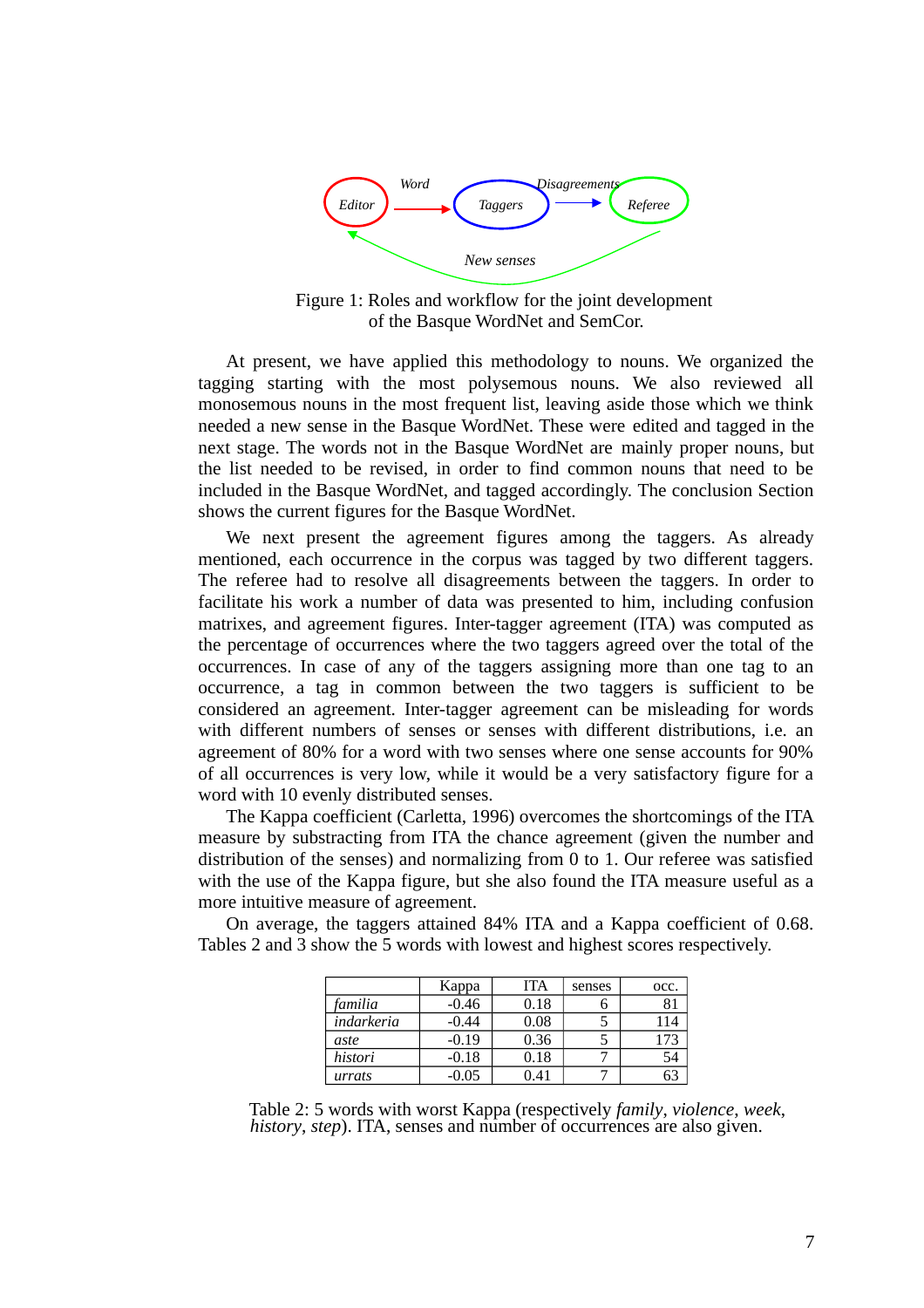|          | Kappa    | ITA      | senses | occ. |
|----------|----------|----------|--------|------|
| ıpar     | $1.00\,$ | 1.00     |        | 102  |
| kontratu | 1.00     | 1.00     |        | 52   |
| hiri     | 1.00     | 1.00     |        | 87   |
| partidu  | $1.00\,$ | 1.00     |        | 465  |
| anaia    | .00      | $1.00\,$ |        |      |

Table 3: 5 words with best Kappa (respectively *north*, *contract*, *city, match, brother*). ITA, senses and number of occurrences are also given.

We want to mention that Kappas over 0.7 are deemed reasonable for welldefined tasks. While most of our words are over this threshold, some words attain very low scores. We have found that most of the disagreements are systematic for each word, i.e. each of the taggers understands differently the sense boundaries and applies his conceptualization systematically, leaving certain kind of occurrences under different senses each. The meetings between the taggers and the referee highlighted that most of these differences were due to an insufficient characterization of the senses, where the glosses were not clear. These meeting served to review the glosses and sense differentiations in the Basque WordNet, and complement WordNet with a number of examples which have been coherently tagged with its senses. In fact, we think that if the taggers were given a representative number of tagged examples to supplement the WordNet glosses, the agreement rates would be much higher.

Another reason for the low agreement is that the team would need more time to prepare each of the words. In contrast to other hand-tagging tasks like PoS tagging or treebanking, sense-tagging has the peculiarity that each word is in fact a different task. Knowing and interiorizing the sense boundaries can be very timeconsuming, and needs to be repeated for each word. After the tagging-refereeingediting cycle we are quite sure that the tagged examples and the sense definitions are a coherent set produced by a well-interiorized model of the word.

### *3.4 Methodology for verbs*

The methodology for verbs was slightly different. As a first step, we attached Basque verbal literals to Base Concepts, as we did for nouns, and then applied automatic methods followed by a synset-to-synset review. Given the richer syntactic-semantic information encoded in the verbs, we wanted to make sure that the word-to-word review as done for nouns was convenient for verbs. The next Subsection presents verb sense distinction as defined in WordNet, and we will then see the verb polysemy is defined differently from nouns, as we will see in the next Section. We will now review the representation of verbs in WordNet, and then present out methodology for Basque verbs.

#### **3.4.1 Verbs in WordNet**

WordNet uses syntactic-semantic information to form verbal synsets. The synset components have to have the same selectional restriction and subcategorization. Failure to abide by this will result in the verbs being distributed among different synsets, as in the following examples.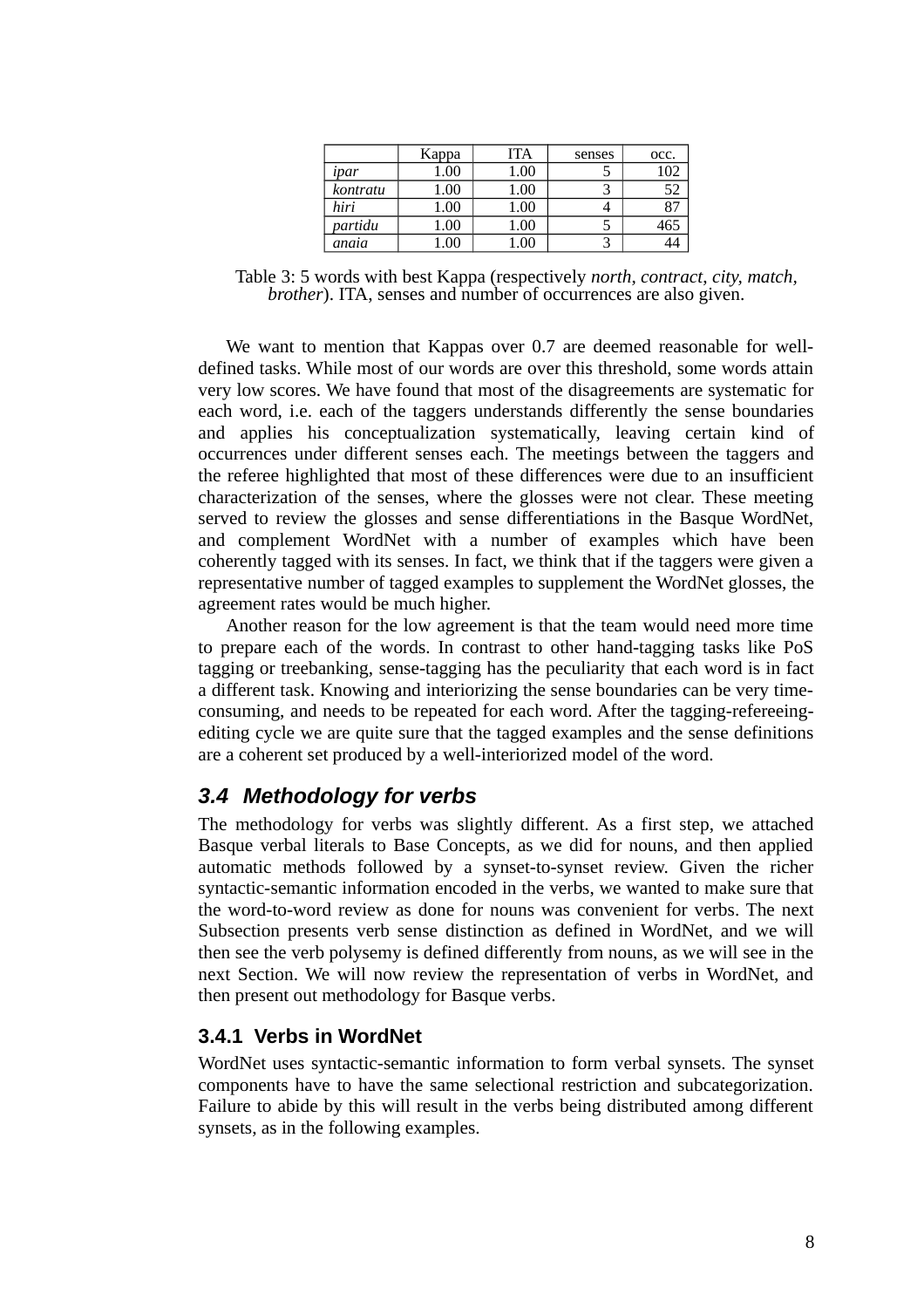(4) Mary ate an apple. (5) Mary ate.

The verb *eat* can be used as a transitive (4) or intransitive verb (5), and each use is distinguished in two senses (*eat*\_1 and *eat*\_2) corresponding to two senses as shown in Example 6.

(6) {eat 1} (take solid food; "She was eating a banana") {eat 2} (eat a meal; "We did not eat until 10 P.M.")

The syntactic-semantic information encoded in the synset also influences the hierarchy and semantic classes. For instance, each of the synsets in 6 defines a different semantic class. *eat*\_1 has transitive troponyms like *gobble, gulp* or *devour*, and *eat*\_2 has intransitive troponyms like *dine, snack, picnic* and *breakfast*. In the former, the troponyms indicate 'ways of eating', while the troponyms of the later incorporate that which is eaten.

Unfortunately, bilingual dictionaries don't always include such syntacticsemantic nuances, and the wordnet editor needs to study the syntactic-semantic behavior of the Basque equivalents. For instance, the Basque equivalent of *eat* (*jan*) also has an intransitive form (*Hagina kendu diote eta ezin du jan* ["He's had a tooth out and can't eat"]) and a transitive form (*Bazkaltzeko haragia jan dut* ["I've had meat for lunch"]) and thus the two synsets in Example 6 also apply for Basque.

#### **3.4.2 Analysis for incorporating verbs into the MCR**

Given the importance of syntactic-semantic features when deciding sense differences and troponyms for verbs, we considered whether a **hierarchy oriented** edition of the Basque WordNet would be preferred over the **word-byword** method we had been using for nouns**.** Thus, we did two pilot studies following each of the possible methods.

In the word-by-word pilot we chose to study five highly polysemous verbs: *esan* ["to say"]*, banandu* ["to separate"]*, banatu* ["to distribute"]*, abestu* ["to sing"] and *ekarri* ["to bring"]). Given the limited syntactic information available in the dictionaries used (*Elhuyar Hiztegia* (Elhuyar, 1996) and the *Elhuyar Hiztegi Modernoa* (Elhuyar, 2000)) we had to take into account the classification and sub-categorization information included in Aldezabal (2004). In our experience, this pilot showed that the word-by-word edition ensures that all the senses of the verb are properly edited, but in could lead to errors and imbalances in the hierarchy. For example, some of the literals in a troponym could be more general than the literals of their hypernym, because the editor focused on the word and its senses, but not on the hierarchy. Furthermore, in order to understand the syntactic-semantic information inherent in some synsets and choose the appropriate Basque literals, the editor had to check the hierarchy, as in the troponyms of *eat* such as *devour* or *picnic*.

For the hierarchy oriented pilot, we chose a hierarchy with an average number of synsets {*express*\_2*, give\_tongue\_*1*, utter*\_1}, and proceeded top-down starting from the top synset. Using this method the editors were satisfied in that they ensured that the hierarchy was balanced and that the Basque literals had a coherent syntactic-semantic behavior, but they observed that some meanings of the verbs would be easily missed.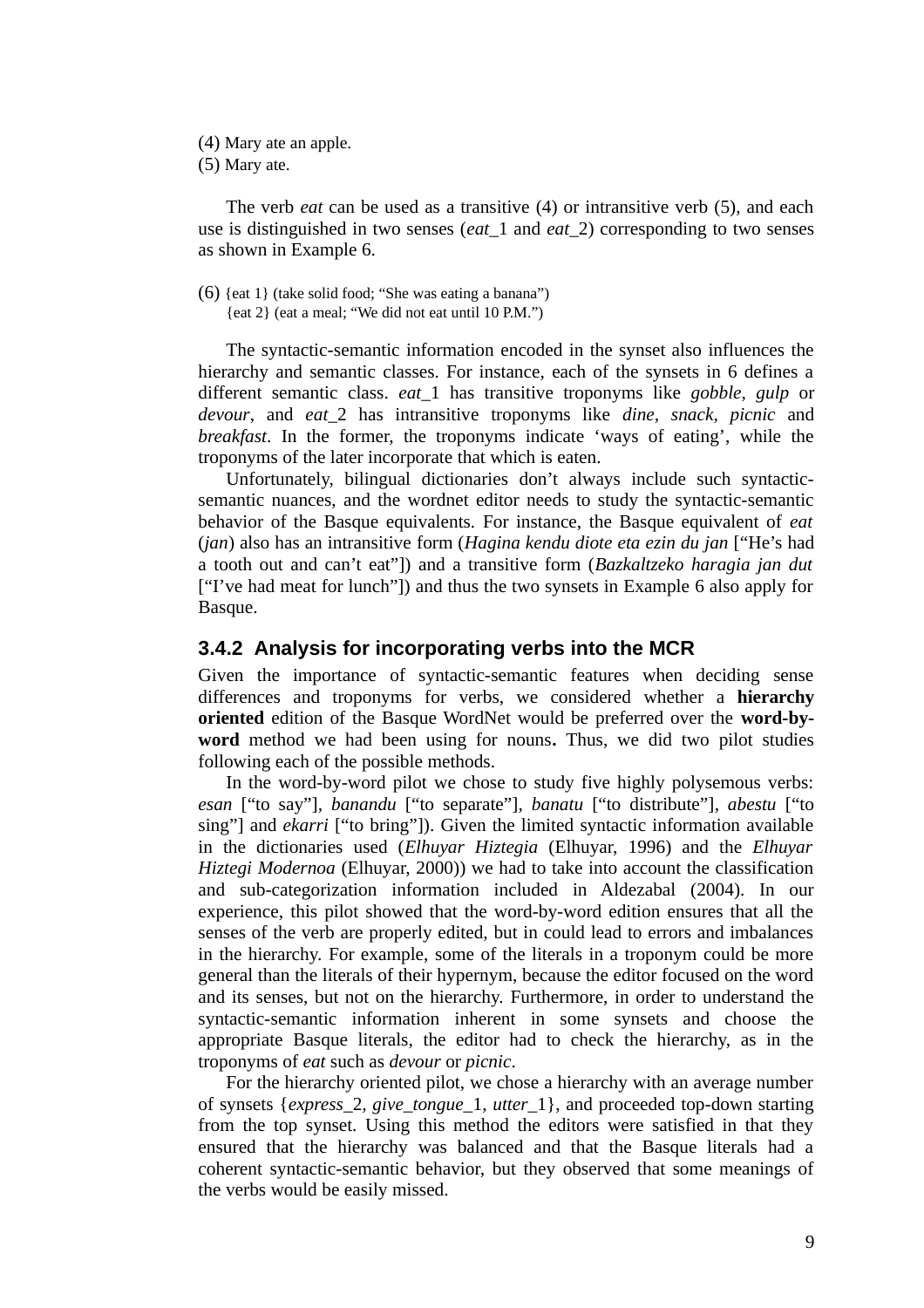Given our experience in the two pilots, we saw that neither method was completely satisfactory. One solution would be to first follow the hierarchies, and later do the word-by-word check, but unfortunately this could be too costly. Another alternative would be to work word-by-word and do limited checks in the immediate hypernym and troponyms of the involved synsets. The advantage of the latter alternative is that it can be coupled with the manual tagging of the verbs in the Basque SemCor. Given the added value of a coupled WordNet-SemCor development, we concluded that this was the preferred solution, also for verbs.

## **4 From WordNet to Basque WordNet: distinguishing features and enhancements**

In this Section some distinguishing linguistic features that emerged during the edition of the Basque WordNet will be presented, and how we coded them in the underlying MCR database. Section 4.1 presents some features related to lexicalization. Section 4.2 reviews the hierarchical organization. Finally, Section 4.3 presents a proposal for a richer internal representation of multiword expressions (MWE).

#### *4.1 Lexicalization*

The term *lexicalization* refers to the transformation of an element (or a sequence of elements) into a unique lexical or conceptual element (Lewandowski, 1992). Therefore, the result of lexicalization can be carried out as (i) a lexical element (a word) or (ii) a sequence of elements or multiword expressions (MWEs). The aforementioned "transformation" is an obscure process, especially, with MWEs.

Lexicalization is a key issue when building a wordnet, as the editors of the wordnet will need to decide whether a word or sequence of words should be an entry in the wordnet or not, but unfortunately, in practice, the boundaries for lexicalization are very difficult to draw (Contreras & Sueñer, 2004; Cowie, 1990; Calzolari et al., 2002; Sag et al. 2002), and this is the reason why the job of deciding whether the word or sequence of words is lexicalized is usually very difficult. This difficulty becomes apparent when comparing two languages, or, as in this case, when taking one LKB built for one language (WordNet) as the starting point for the LKB of another language (Basque WordNet).

In WordNet only lexicalized concepts are included, whether they are lexicalized by single words (*pet, lyrics, sleep*, etc.) or MWEs (*mid-forties, tree diagram, military man*, etc.). However, in the process of constructing the network of words and concepts, WordNet developers found that in many cases it was necessary to postulate general concepts that happen not to be lexicalized in English (Fellbaum, 1998). These general concepts have been added with the aim of organizing the hierarchy (cf. Section 4.2.1).

When English literals are to be translated into appropriate Basque literals, the editor often comes up against lexicalization problems, because there are **conceptual level imbalances** and **expression level imbalances.**

Among conceptual imbalances there are *cultural concepts*, concepts that appear linked to a particular culture and which do not exist in other languages, e.g. a simnel cake in English is "a cake eaten in England around Easter time", and a *trikitixa* in Basque is a "Basque accordion". These concepts are expressed in other languages by means of explanations or definitions and translated just as they are, using the same word as in the source language. Such synsets in EuroWordNet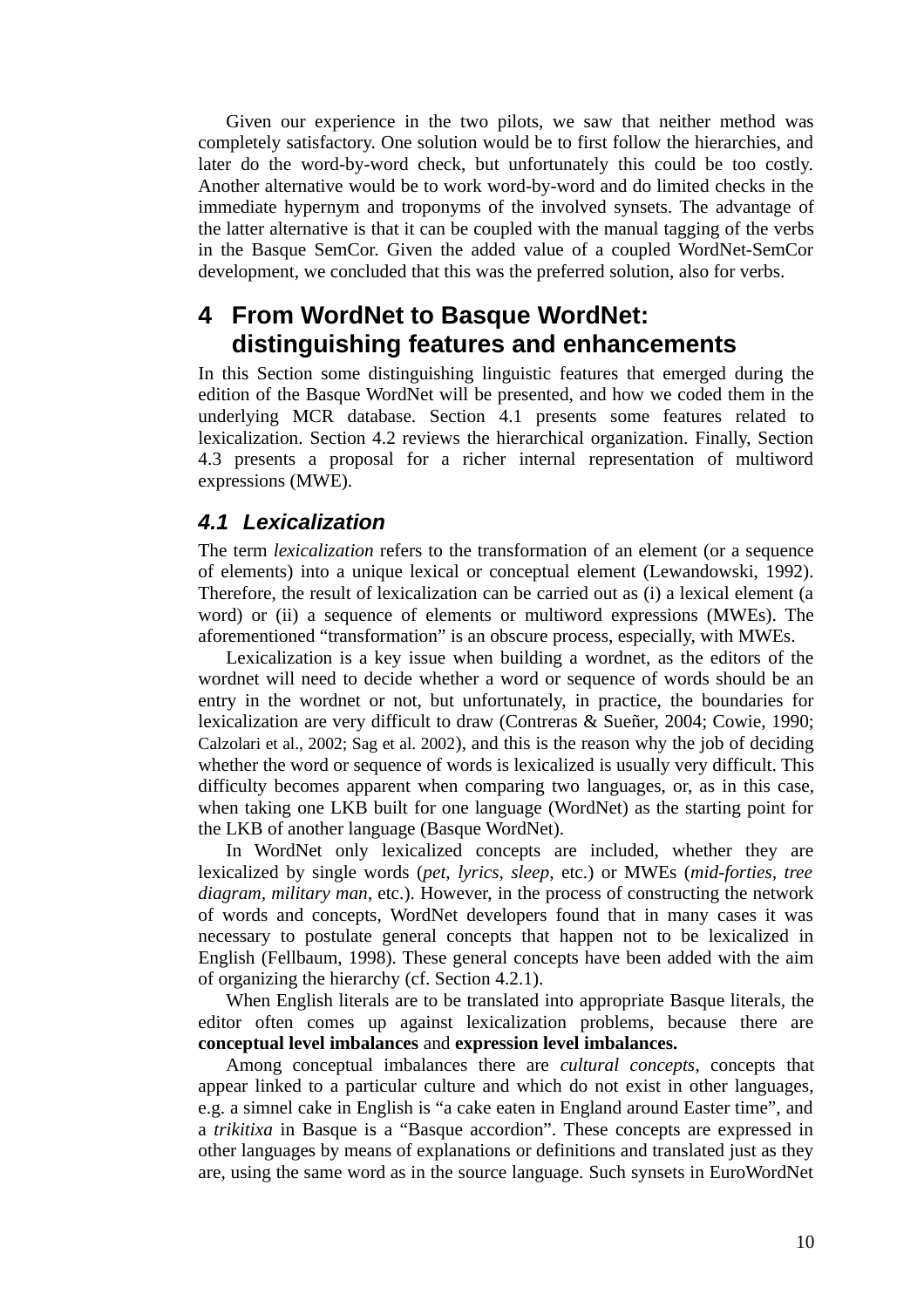used to be left empty (without literals) and are referred to as *cultural gaps* (Vossen, 1999). We will explicitly code that they are not lexicalized.

Expression level imbalances occur when a concept is known in the two languages, but when different expressions are used in each one. For example, some synsets in English are translated into Basque through multiword expressions (*pet*: *konpainia-animalia; cook*: *janaria egin*), or through an inflectional suffix (*cold*: *hotzez, hotzik*) or through a number mark (*furnishing*: *altzariak*). It is not easy to rule on the lexicalization of these pragmatic gaps, especially if dictionaries are taken as the basis: *lo egin* ["to sleep"; lit. "to do sleep"] is a dictionary entry, whereas *janaria egin* ["to cook"; lit. "to do food"] is not; *hotzik* is a dictionary entry whereas *hotzez* is not.

Insofar as language is creative, it goes on creating new word combinations, and even though we understand them it is difficult to say whether they are lexicalized or not. This, of course, leads to problems when deciding whether or not to include such a word in the Basque WordNet. Such things in EuroWordNet used to be left blank as in conceptual imbalances, but Vossen (1999) refers to these cases as *pragmatic gaps*. But in the Basque WordNet, aware of the difficulty in ruling on lexicalization, a decision was taken to include these expressions of doubtful lexicalization in the LKB, as we will see next.

#### **4.1.1 Need for expressions of doubtful lexicalization**

As a general rule, the criteria used to decide whether or not to incorporate certain equivalents in the LKB are specified according to external factors and the use that one wants to make of the LKB. In our case, we want a Basque WordNet that is good basis for the semantic interpretation of Basque, so that it can be helpful in certain NLP tasks. Our aim is to enrich Basque WordNet with as large a number of equivalents as possible, since they are very useful for conducting semantic interpretation and sense disambiguation: the more equivalents there are in the Basque WordNet, the easier it will be for a program to disambiguate the senses. On the other hand, conducting deep reflection on lexicalization does not figure among the aims of our work; moreover, if too much time is spent on deciding about the lexicalization of each equivalent, the development of Basque WordNet would be slowed down tremendously.

In order to work coherently on lexicalized, non-lexicalized Basque WordNet literals and ones of doubtful lexicalization, the criteria and tags presented in the next Section have been specified.

#### **4.1.2 Criteria for incorporating Basque literal into the Basque WordNet and marking them**

We developed three criteria for adding Basque literals into a Basque synset, as follows.

 **First criterion**: if the Basque expression is a **dictionary entry** in the following dictionaries *Elhuyar Hiztegia, Hiztegi Modernoa, Euskal Hiztegia, Euskalterm* or *Hiztegi Batua[13](#page-10-0) ,* then the editor will regard this expression as lexicalized and will incorporate it into the synset with the LEX mark:

<sup>(7)</sup> **Synset number**: 00009805

<span id="page-10-0"></span><sup>&</sup>lt;sup>13</sup> The reasons for choosing these dictionaries should be pointed out: firstly, we were given the chance to use them electronically, because of the close contacts the IXA Group has with the dictionary makers; and secondly, because the dictionaries are widely used for specialised (Euskalterm) and general purposes.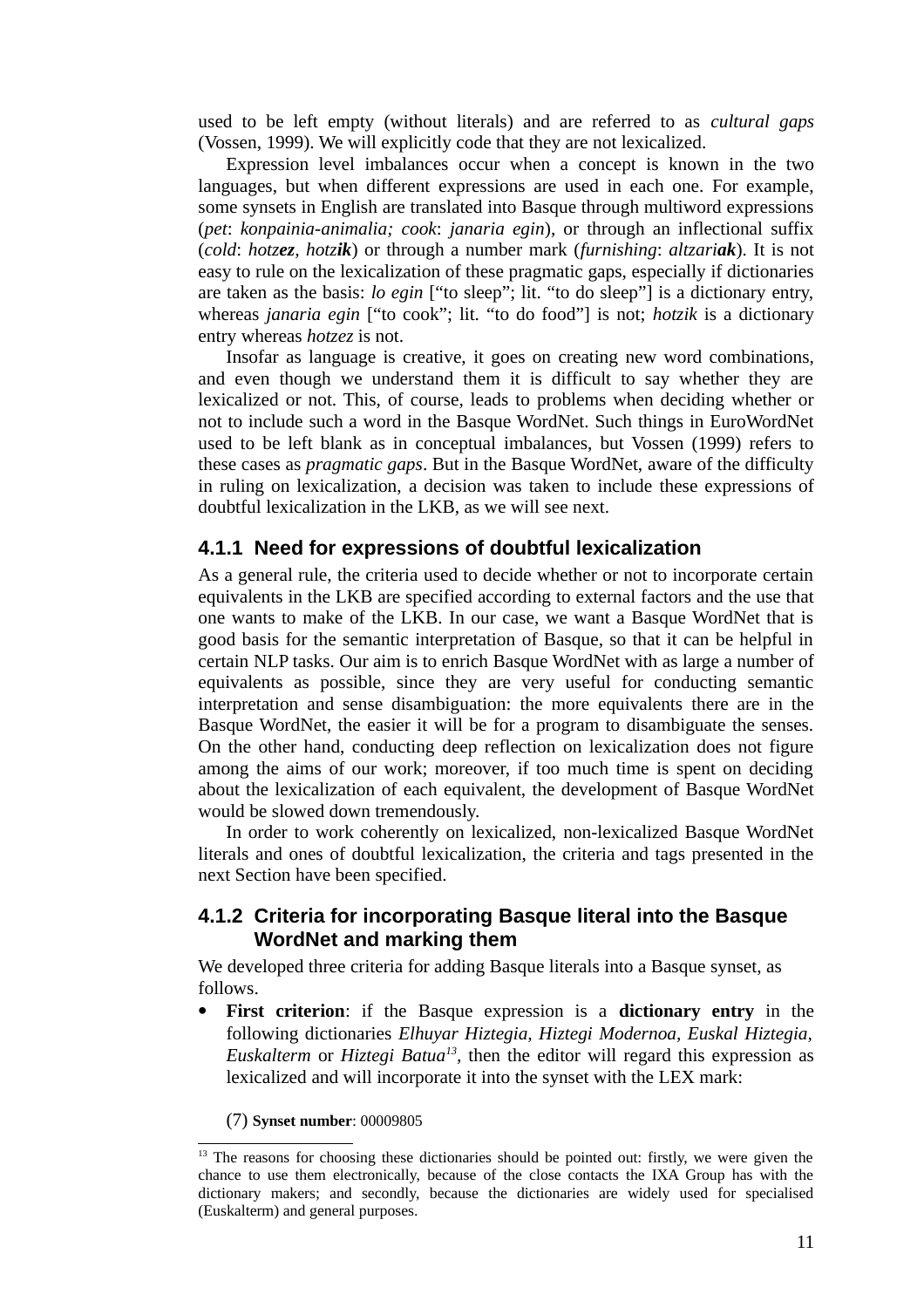- => **Lexicalization situation of the synset**: LEX
- => **Gloss**: Lo-egoeran egon ["to be in a sleep situation"]
- => **Synonyms**: *lo egin* ["to sleep"]
- **Second criterion**: If the Basque expression is an MWE, and if it is not a dictionary entry in *Elhuyar Hiztegia, Hiztegi Modernoa, Euskal Hiztegia, Euskalterm* or *Hiztegi Batua:*
	- (a) if the concept can be translated **without using a definition** in Basque, then the editor will incorporate the expression as a literal, and will mark it as a **syntagmatic expression** (SYNTAG-LEX) to indicate that it is an MWE that it is not a dictionary entry (see Example 8).
	- (b) If **a definition** has to be used to express the concept, then the editor will incorporate the MWE not as a literal but as a gloss. These would be *cultural gaps* (Vossen, 1999) and have been marked as **non-lexicalized** (NOLEX) (see Example 9, which corresponds to *simnel*).
- (8) **Synset number**: 01143604
	- => **Lexicalization situation of the synset**: SYNTAG-LEX
	- => **Gloss**: elikagaiak jateko prestatu ["to prepare food for eating"]
	- => **Synonyms**: *janaria prestatu* ["to prepare food"], *janaria egin* ["to cook"]
- (9) **Synset number**: 05678078
	- => **Lexicalization situation of the synset**: NOLEX
	- => **Gloss**: Ingalaterran Pazko inguruan jaten den gozokia ["a sweet eaten in England at Easter"]
	-
	- => **Synonyms**:
- **Third criterion**: If a form having a **plural** or **inflectional suffix** has to be used to express a concept, then the editor will incorporate the literal without the plural or inflectional suffix, and will mark it with PLU (see Example 10, which corresponds to *altzariak*) or INFL (see Example 11, which corresponds to *hotzek* and *hotzik*), to show that the concept takes the plural quality or the inflectional suffix, respectively.
- (10) **Synset number**: 02729592

=> **Lexicalization situation of the synset**: PLU

=> **Gloss**: Hainbat zereginetarako erabiltzen diren objektu higigarriak ["movable objects used for many purposes"]

=> **Synonyms**: *altzari* ["piece of furniture"]

(11) **Synset number**: 01199751

=> **Lexicalization situation of the synset**: INFL

=> **Gloss**: Bero-gabeziak gorputzean eragiten duen sentsazioa ["sensation felt by the body caused by lack of warmth"]

=> **Synonyms**: *hotz* ["cold"]

### *4.2 Hierarchical distinctions*

Since we are using the merge approach, the Basque WordNet follows the same hierarchical classification as WordNet. Unfortunately Basque literals cannot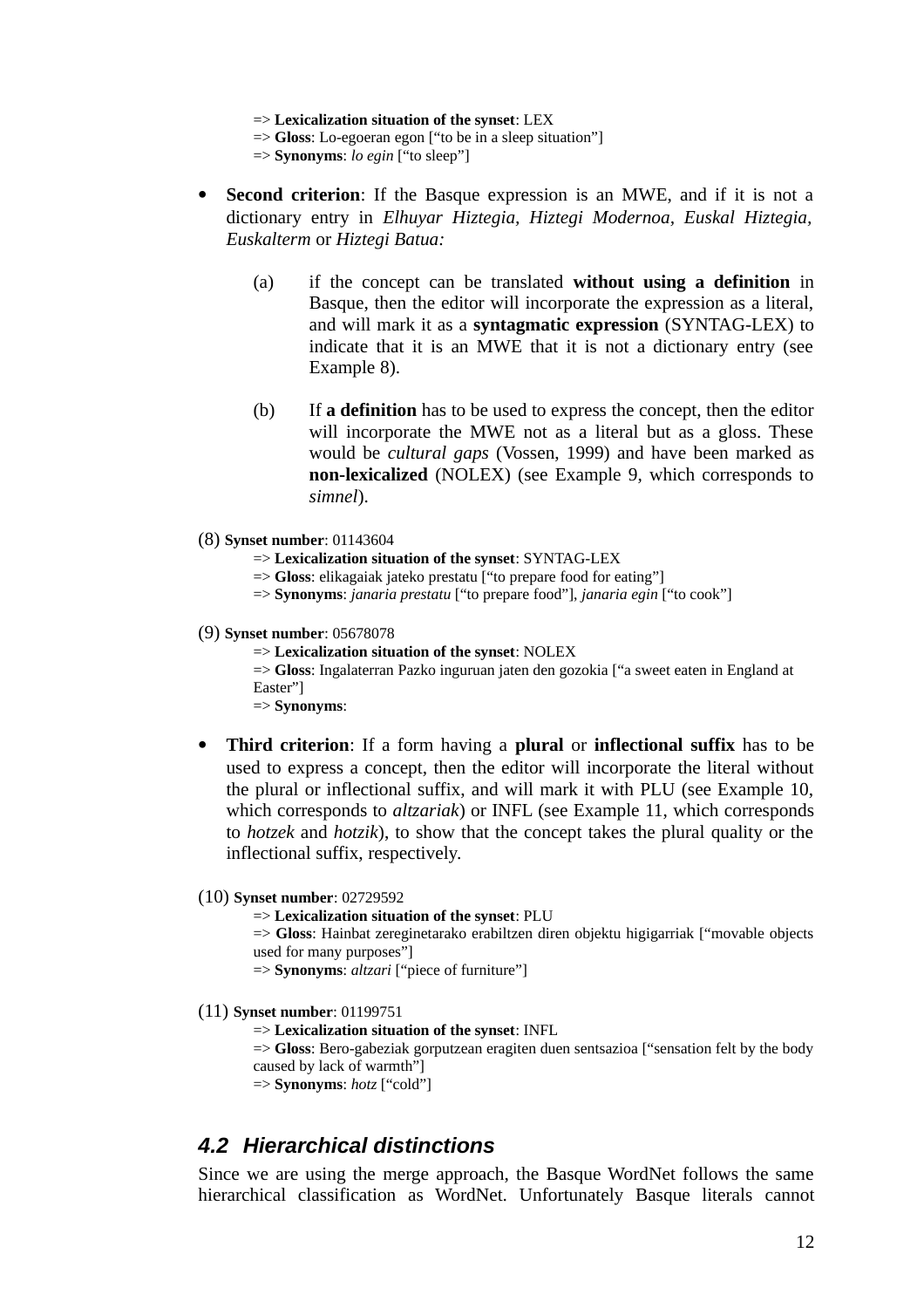simply be inserted into a synset just because it they are a translation of a literal in the English synset, as they need to share the meaning expressed by the sysnset, and because coherence has to be maintained in the hierarchy.

In this respect, we recognized two major issues: an equivalent which is not lexicalized has to be invented for the purposes of organizing the hierarchy (what will be referred to as *conceptual organizers*), and when the English hypernymoushyponymous literals are lexicalized with the same equivalents in Basque, known as *autohyponimy* (Cruse, 2000). These issues are also linked to lexicalization, but they refer to lexicalization problems from the hierarchical organization of WordNet.

#### **4.2.1 Conceptual organizers**

The term *conceptual organizer* refers to general concepts devised to organize the hierarchy. They tend to appear at the top of the hierarchy and are necessary for classifying semantic classes. For example, the English synset which groups together the types of characteristics distinguished by sight (color, darkness, texture, etc.) is called *visual property*. This concept is not lexicalized in Basque, but it can be used for giving a name to the semantic class that brings together all the synsets that express types of visual property (150 hyponyms in all).

In WordNet they are listed as exceptions, because in this LKB they are the only non-lexicalized synsets (Fellbaum, 1998), and an MWE is needed to express their meanings.

In the Basque WordNet we will include a description as the literal, and a mark to signal that the synset is not lexicalized and that it has been added for the purpose of organizing the hierarchy. The mark is NOLEX-GENERAL, general in English.

- (12) **Synset number**: 03871460
	- => **Lexicalization situation of the synset**: NOLEX-GENERAL
	- => **Gloss**: ikusmenak duen ezaugarria ["the property of vision"]
	- => **Synonyms**: *ikusmenezko ezaugarri* ["visual property"]

#### **4.2.2 Hierarchies and lexical specificity**

For some Basque words, we found that it was not easy to find the right level in the hierarchy. Before going into details we will review *autohyponymy*. The senses of a polysemous lexical unit can be hypernyms/hyponyms of each other. Basque WordNet, for example, gives the following example:

(13) {pertsona\_1, gizabanako\_1, lagun \_15} (a human being)

 $\Rightarrow$  {adiskide\_7, lagun\_10} (a person you know well and regard with affection and trust)

*Lagun* can thus mean a human being, but also can refer to a friend, where one synet is hyponym of the other. Cruse (2000) calls this kind of polysemy *autohyponymy*:

"Autohyponymy occurs when a word has a default general sense, and a contextually restricted sense which is more specific in that it denotes a subvariety of the general sense." (Cruse, 2000, p. 110)

In the process of building the Basque WordNet it is possible to generate what we call *false autohyponym*. Synsets are translated while conducting the editing, and sometimes the same word in Basque was used both for the hypernym and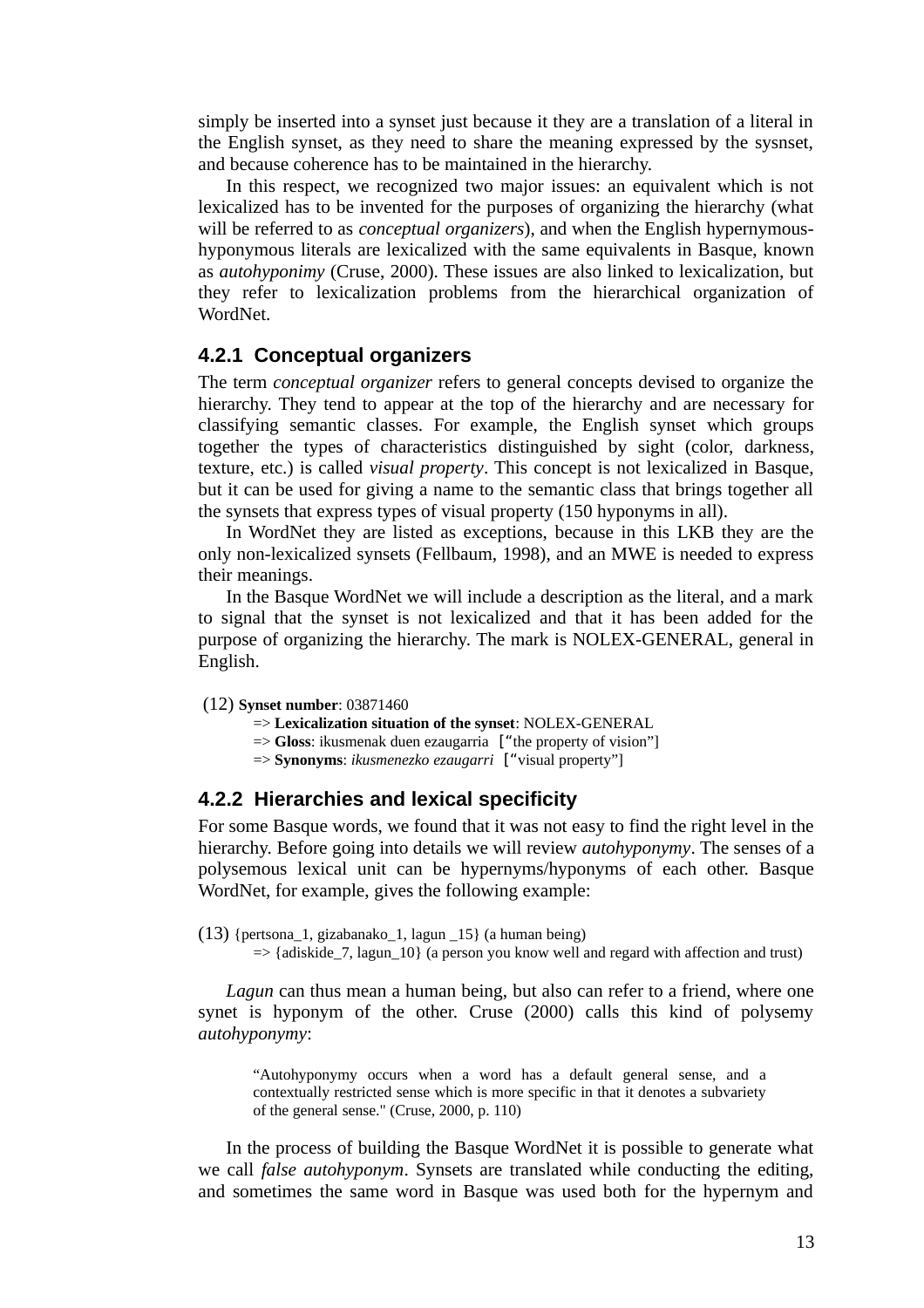hyponym, without considering whether these senses in Basque were really distinguished. When we started the word by word manual editing (Section 3.2), more attention was paid to the hierarchy, and it was at that point that it became clear that in the Basque hierarchy the number of autohyponym synsets was much higher than in the English hierarchy: there were more than four thousand autohyponyms in Basque and only 26 in English. Example 14 gives a partial list of the hyponyms of merrymaking<sup>[14](#page-13-0)</sup>, and Example 15 the corresponding Basque literals.

(14) {celebration, festivity} (any festival or other celebration)

 $\Rightarrow$  {merrymaking} (boisterous celebration)

 $\Rightarrow$  {revel, revelry} (noisy partying)

- $\Rightarrow$  {bout, spree} (a drunken revel)
- $\Rightarrow$  {bender, bust} (an occasion for heavy drinking)
- $\Rightarrow$  {carouse} (a merry drinking party)
- $\Rightarrow$  {orgy} (a wild gathering involving drinking and promiscuity)
- => {whoopee} (noisy and boisterous revelry)
- $\Rightarrow$  {...}

(15) {festa, jai} (event or party organised to celebrate something)

- => {parranda} (boisterous celebration)
	- => {parranda} (noisy partying)
		- => {parranda} (a drunken revel)
		- $\Rightarrow$  {parranda} (an occasion for heavy drinking)
		- $\Rightarrow$  {parranda} (a merry drinking party)
		- $\Rightarrow$  {orgia} (a wild gathering involving drinking and promiscuity)
		- $\Rightarrow$  {parranda} (noisy and boisterous revelry)
	- => {…}

If these hierarchies are compared, we can see that English uses different words to refer to each of the synsets, while many of those synsets can be lexicalized by the Basque word *parranda*. When doing the word-by-word review and consulting the dictionaries, it was clear that the Basque word *parranda* did not differentiate all those meanings, and was thus a case of *false autohyponymy*, in contrast to Example 13, which is a genuine autohyponym.

In order to deal with *false autohyponymy*, it was decided that the lowest hyponyms (insofar as they are translated by a literal in the hypernym) would be left without literals, and a different mark would be used to distinguish them from other non-lexicalized synsets, namely NOLEX-AUTOHYPO. For instance, Example 16 shows how we finally coded one of the hyponyms of *merrymaking* in Basque (the synset corresponding to *revelry*).

#### (16) **Synset number**: 00328944

- => **Lexicalization situation of the synset**: NOLEX-AUTOHYPO
- => **Gloss**: jai zaratatsua (noisy party)
- => **Synonyms**:

In order to decide whether we are facing a true autohyponymy or not, we resort to dictionaries. Basque is a language currently undergoing a standardization process, and equivalents of these concepts could exist outside dictionaries, as some words from the dialects and specific domains have yet made it to our dictionaries.

<span id="page-13-0"></span><sup>&</sup>lt;sup>14</sup> The whole semantic class of the example has 22 hyponyms, but in the example only the direct hyponyms of the hyponym *merrymaking* have been given. The number of literals of the synsets has also been reduced.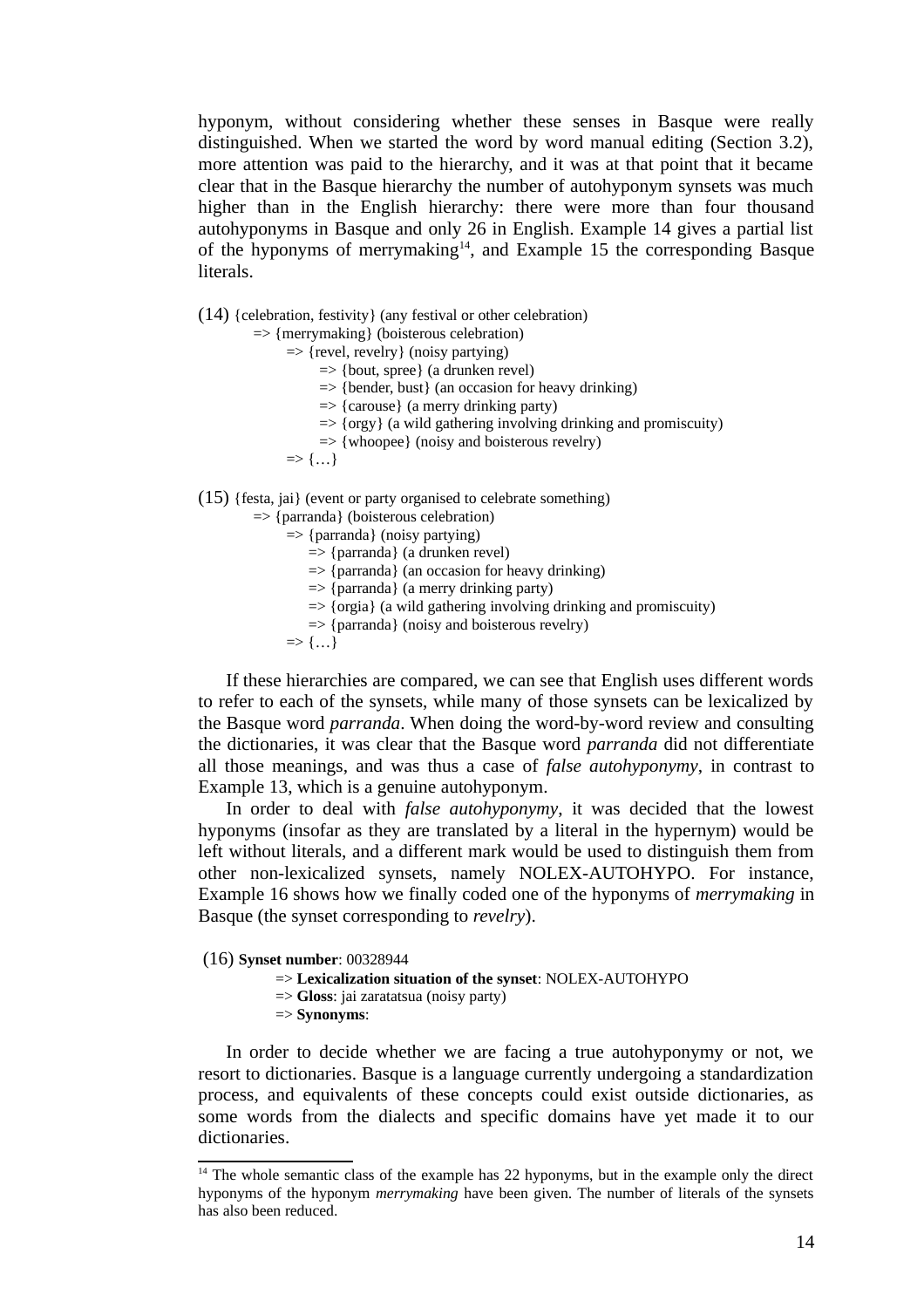Autohyponymy has been also treated in other wordnet projects such as BalkaNet (Stamou *et al*., 2002). In order to detect those synsets or cases that could indicate lexicographers mistakes, in BalkaNet project, a set of checks were developed, and autohyponymy review was included in one of those checks (Tufis *et al.*, 2004). In other approaches (Gonzalo *et al.*, 2000, and Peters *et al.*, 2000), autohyponymy has been also used to cluster senses.

To conclude, note that the process to enrich the Basque WordNet has been done on the basis of the English synsets. Although we have the impression that English has more lexicalized concepts due to a more specific and precise vocabulary, we would need to perform complementary experiments, that is, take a native Basque hierarchical organization, and translate it into English.

#### *4.3 Semantic internal representation of MWEs in the*

#### *Basque WordNet*

MWEs are common place in wordnets, but their internal representation has not been included in WordNet, EuroWordNet or the MCR. Bentivogli and Pianta (2002) proposed a model for internal representation based on the MWEs of the Italian wordnet. These authors used a *composed-of* lexical relation between a MWE literal and its component words. In section A) of figure 2, the MWE *lo egin* ["to sleep"; lit. "to do sleep"] has been given as an example. This synset, like any other synset*,* will be semantically linked to its hypernym (*deskantsatu* ["to rest"]) and its troponyms (*siesta egin* ["to have a nap"]*, kuluxka bat egin* ["to doze"]*, hibernatu* ["to hibernate"], etc.). But in addition, each component (*lo* ["sleep"] and *egin* ["do"]) that forms the MWE will have a *composed-of* link with its corresponding word form, indicating that the MWE in that synset is made up of two word forms belonging to two other synsets.

We will be using the lexical relation *composed-of* in the Basque WordNet, because the components of the MWEs that are formed compositionally seemed suitable to us for representation purposes. Nevertheless, in addition to that relation, the internal representation of the components making up the MWE can be specified further. For example, this *composed of* lexical relation does not express the syntactic-semantic relation between the MWE's components. Let us take the sentence *umeak lo egin zuen* ["the child slept"]) as an example in which we have a light verb structure: *lo egin*. Semantically, the *composed-of* relation in this sentence does not indicate that as part of the act *lo egin* ["to sleep"] is the situation of being *lo* ["asleep"]*.* Syntactically, neither does it indicate that the nominal component of this MWE (*lo*) is the syntactic object of the multiword verb expression (*lo egin*) and that the latter will assume a thematic role.

To express syntactic-semantic information, the EuroWordNet lexical relation called *involved relation* will be taken as the basis. The *involved* relation starts from a noun (a word form of synset) that expresses a verb or action in order to lexically link it to a concrete or abstract noun (another word form of another synset). For example, the English verb *to hammer* will be linked to the noun *hammer* through an *involved instrument* relation. There are eight types of *involved* relations: *agent, patient, instrument, result, location, direction, source direction and target direction.*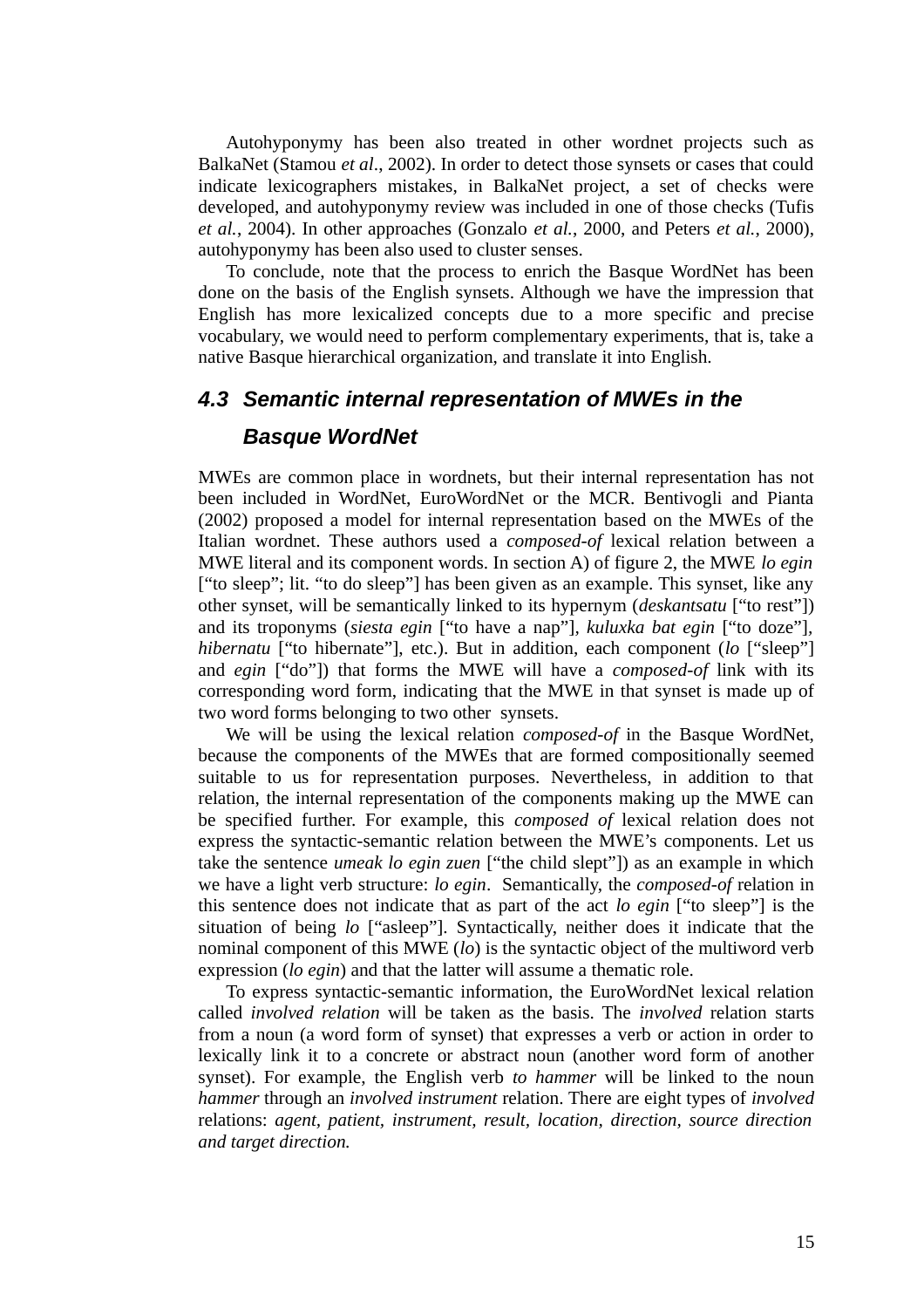

Figure 2: Different MWE internal representations.

In our view the *involved relation* is highly suited to representing internal structures. In section B) of Figure 2, one has the representation of the MWE *lo egin* in which, besides the *composed-of* relation, the *involved relation* is also used: the word form *lo* is the subject of the MWE (*involved patient*), and it enables us to know that *lo egotea* ["being asleep"] is necessary for *lo egiteko* ["to go to sleep"].

|                       | <b>Total</b> | Noun<br>S | <b>Verbs</b> |
|-----------------------|--------------|-----------|--------------|
| <b>Senses</b>         | 50,670       | 41,160    | 9,510        |
| Lemmas                | 26,565       | 23,069    | 3,496        |
| <b>Synsets</b>        | 32,456       | 28,705    | 3,751        |
| <b>Lexical Gaps</b>   | 2.499        | 2,198     | 301          |
| <b>Named Entities</b> | 722          | 722       |              |

Table 4: Basque WordNet figures, corresponding to the senses, lemmas and synsets. The lexical gaps correspond to synsets which are not lexicalized in Basque. Named entities correspond to lemmas which are proper nouns, and to synsets that are instances, rather than semantic classes.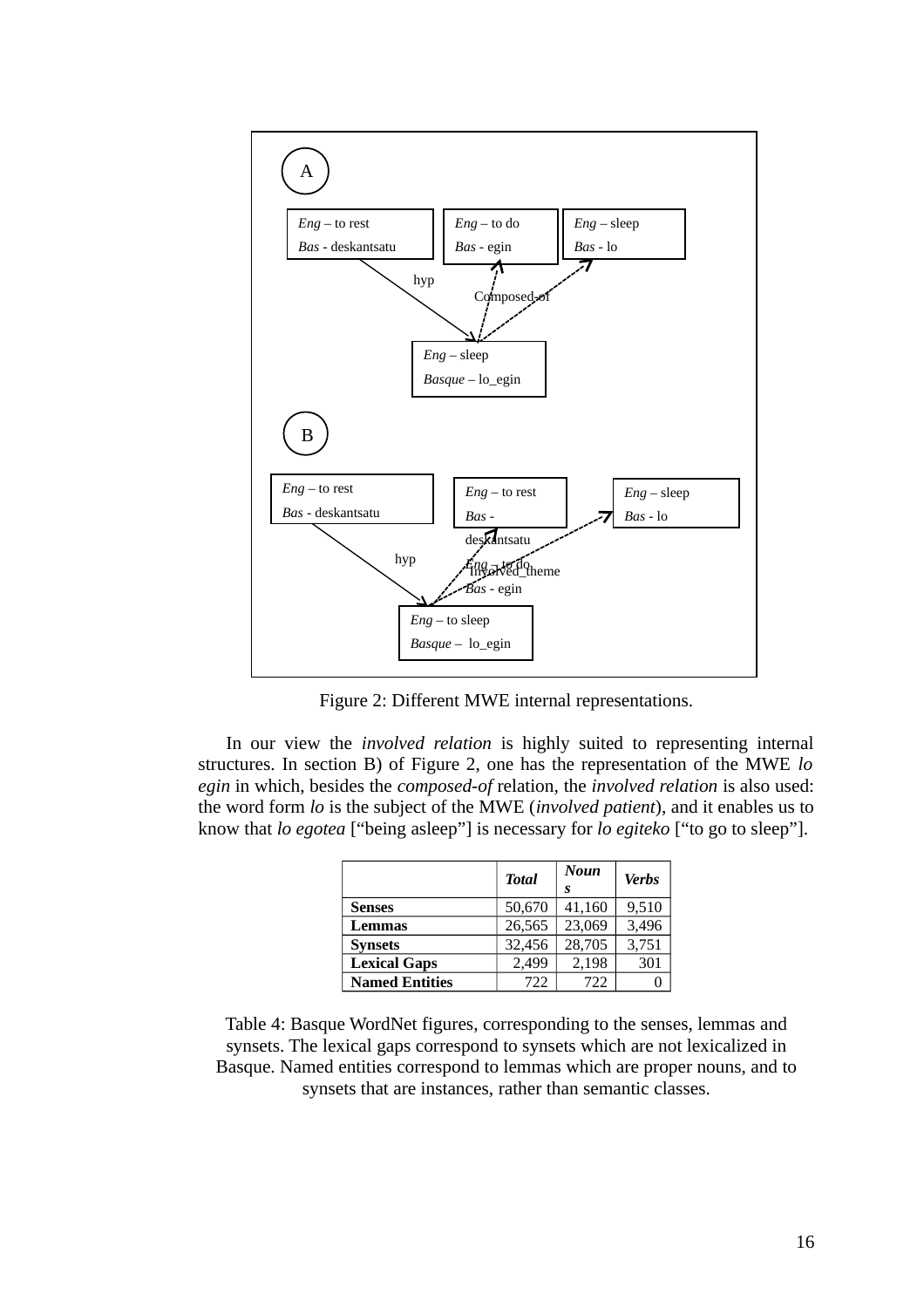|                       | Done   |       |             | <b>Total</b> |        |             |
|-----------------------|--------|-------|-------------|--------------|--------|-------------|
|                       | Lemmas |       | Occurrences |              | Lemmas | Occurrences |
| Polysemous            | 1.015  | 30,3% | 51.427      | 72,9%        | 3,354  | 70,546      |
| <b>Monosemous</b>     | 307    | 16.2% | 9.179       | 54,0%        | 1,897  | 16,990      |
| Not in Basque WordNet | 118    | 1,1%  | 1.374       | 3,6%         | 10,959 | 37,877      |
| 'Total                | 1.355  | 8.4%  | 59,968      | 47,8%        | 16,210 | 125,413     |

Table 5: Basque SemCor figures for nouns. We list separately polysemous, monosemous and those lemmas not in the Basque WordNet. In the rows we have lemmas and their respective cooccurrences, with two columns for those who have already been tagged (including percentage with respect to the total).

## **5 Conclusions and future work**

The main outcome of this piece of research is the design and development of a multilingual LKB, the Basque WordNet, which is fundamental for the applied semantic analysis of Basque. We first have developed a quick core Basque WordNet using semi-automatic methods that include a concept-to-concept manual review, and later performed an additional word-to-word review based on Basque lexical resources that guarantees the quality of the wordnet produced. Moreover, we have also presented our methodology for the joint development of the Basque WordNet and a complementary corpus for Basque, the Basque SemCor. This methodology consists on editing the the words in the Basque WordNet, doubleblind tagging of Basque SemCor with a referee for adjudication, and a farther editing-tagging cycle when required. We have compared this methodology to the hierarchical method, and have concluded that the word-to-word review and joint corpus tagging is the best method to guarantee quality. One shortcoming of the word-to-word method is that we created autohyponyms along the way, but a quick check of the hypernym and hyponyms while doing the review would suffice to prevent this problem in the future.

Table 4 and 5 show the current figures for the Basque WordNet and the nouns in the Basque SemCor, respectively. Note that we have tagged the most frequent lemmas, which correspond to 47,8% of all occurrences. Our word-to-word review has gone through 1,015 nominal lemmas, accounting for 72,9% of the total number of occurrences.

We are satisfied for the results so far. The cost of developing both resources jointly is higher than doing it separately, but the quality justifies the effort, as attested for the improvements of the Basque WordNet after annotating the corpus, and the improved annotation after reviewing WordNet. The joint development guarantees high-quality Basque WordNet and SemCor, which we are confident now that can be used to treat real corpora.

We have also described the linguistic phenomena that emerge when creating a multilingual LKB, defining the required criteria and enriching the MCR model for representing these issues in wordnets. These criteria cover lexicalization, hierarchical distinctions, conceptual organizers and autohyponymy issues. In addition we have enriched the wordnet model with a proposal for the internal representation of the internal structure of MWE, which will be also useful to include more internal relations in the wordnets.

In the future, we plan to finish the tagging of polysemous nouns, and the joint review and tagging of verbs. We are also working on the extension of WordNet to particular domains, including the connection to terminological dictionaries using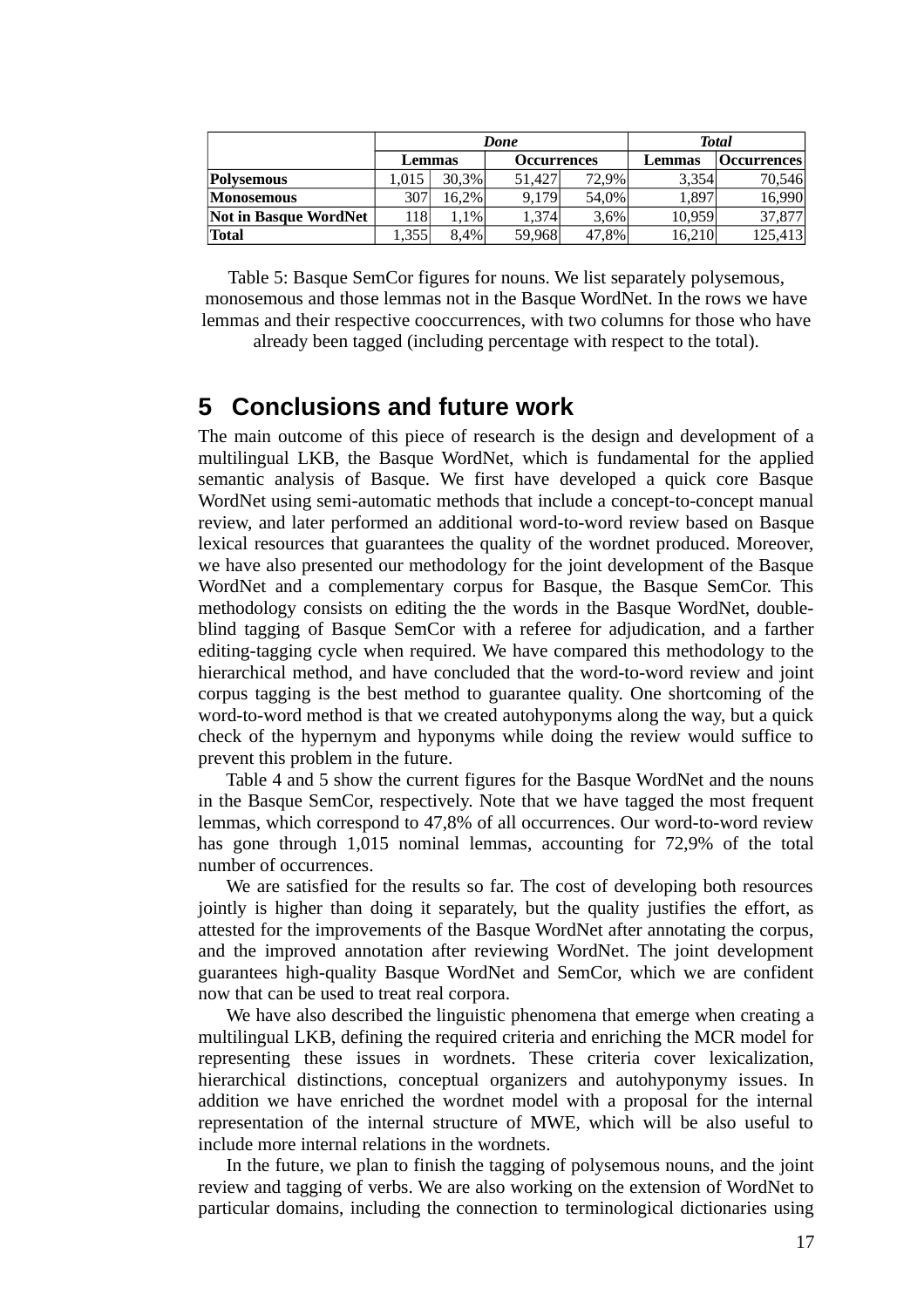semi-automatic methods [Pociello *et al.*, 2008]. We would also like to feed the internal representation of MWEs, following the semi-automatic methods (Agirre and Lersundi, 2001).

We would also like to explore the complementarities of the expand and merge approaches. We plan to incorporate the hierarchies and semantic relations extracted from other Basque dictionaries at a large scale (Agirre *et al.,* 2003).

The Basque WordNet is available from ELRA<sup>[15](#page-17-0)</sup>, following the WordNet-LMF dialect of the Lexical Markup Framework (Francopoulo et al. 2007). WordNet-LMF is the first application of LMF to wordnet-like applications, and allows for a rich and principled representation of the information contained in wordnets. The release of a free subset is planned in the near future. Both the Basque WordNet and Basque SemCor can be browsed online<sup>[16](#page-17-1)</sup>.

## **References**

Agirre, E., & Lersundi, M. (2001). Extraccióon de relaciones léxico-semánticas a partir de palabras derivadas usando patrones de definición. In Proceedings of the Annual SEPLN Meeting, Jaén (Spain).

Agirre, E., Ansa, O., Arregi, X., Arriola, J., Díaz de Ilarraza, A., Pociello, E., & Uria, L. (2002). Methodological issues in the building of the Basque WordNet: quantitative and qualitative analysis. In Proceedings of First International WordNet Conference, Mysore (India).

Agirre, E., & Martinez, D. (2002). Integrating Selectional Preferences in WordNet. In Proceedings of First International WordNet Conference, Mysore (India).

Agirre, E., Ansa, O., Arregi, X., Artola, X., Zubillaga, X., Díaz de Ilarraza, A., & Lersundi, M. (2003). A conceptual schema for a Basque lexical-semantic framework. In Conference on Computational Lexicography and Text Research, Budapest (Hungary).

Agirre, E., Aldezabal, I., Etxeberria, J., Izagirre, E., Mendizabal, K., Quintian, M., & Pociello, E. (2005). EuSemCor: euskarako corpusa semantikoki etiketatzeko eskuliburua: editatze- etiketatzeeta epaitze-lanak. Technical report, University of the Basque Country.

Aldezabal, I. (2004). Aditz-azpikategorizazioaren azterketa sintaxi partzialetik sintaxi osorako bidean. 100 aditzen azterketa. Levin-en (1993) lana oinarri hartuta eta metodo informatikoak baliatuz. PhD thesis, University of the Basque Country.

Atserias, J., Villarejo, L., Rigau, G., Agirre, E., Carroll, J., Magnini, B., & Vossen, P. (2004). The MEANING Multilingual Central Repository. In Proceedings of the 2nd Global WordNet Conference, Brno (Czech Republic).

Bentivogli, L. & Pianta, E. (2002). Extending WordNet with syntagmatic information. In Proceedings of Second Global WordNet Conference, Brno (Czech Republic).

Calzolari, N., Fillmore, C., Grishman, R., Ide, N., Lenci, A., MacLeod, C. & Zampolli, A. (2002). Towards Best Practice for Multiword Expressions in Computational Lexicons. In Proceedings of the 3rd International Conference on Language Resources and Evaluation (LREC 2002), Las Palmas (Spain).

Carletta, J. (1996). Assessing agreement on classication tasks: the kappa statistic. Computational Linguistics, 22(2):249-254.

<span id="page-17-0"></span><sup>15</sup>http://catalog.elra.info/

<span id="page-17-1"></span><sup>&</sup>lt;sup>16</sup> Basque WordNet: [http://ixa2.si.ehu.es/mcr/wei.html.](http://ixa2.si.ehu.es/mcr/wei.html)

Basque SemCor: [http://sisx04.si.ehu.es:8080/euSemCor](http://sisx04.si.ehu.es:8080/eusemcor)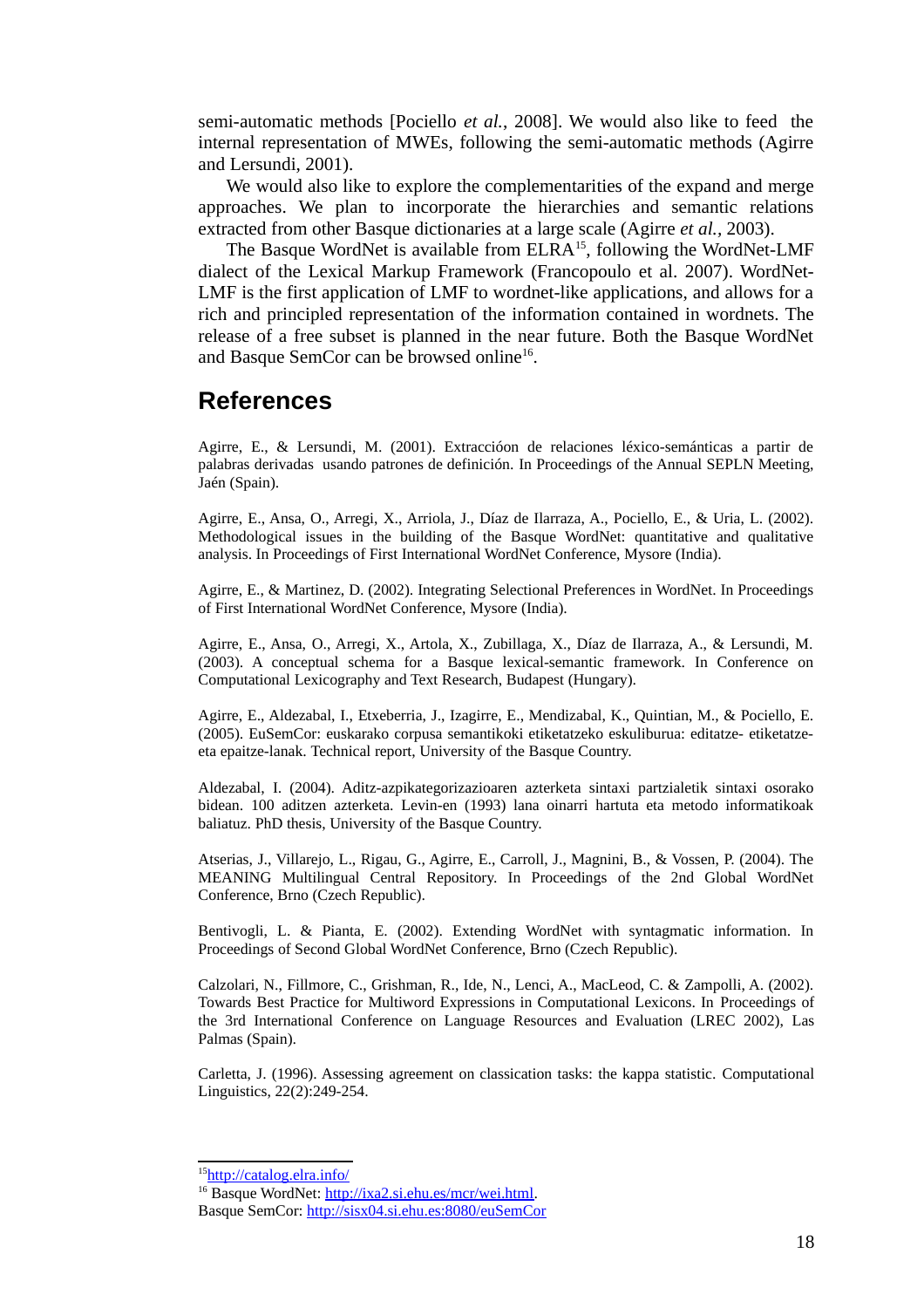Contreras, JM., & Sueñer, A. (2004). Los procesos de la lexicalización. In E. Perez Gaztelu, I. Zabala, & L. Gràcia (Eds.), Las fronteras de la composición en lenguas románicas y en vasco*.*(pp. 47-109). University of Deusto.

Cowie, A.P., Mackin, R., & McCaig, I.R. (1990). Oxford Dictionary of Current Idiomatic English: Verbs With Prepositions and Particles, v2. London: Oxford University Press.

Cruse, A. (2000). Meaning in Language: An Introduction to Semantics and Pragmatics. London: Oxford University Press.

Elhuyar (1996). Elhuyar Hiztegia: euskara-gaztelania. Donostia: Elhuyar Kultur Elkartea.

Elhuyar (1998). Elhuyar Hiztegi Txikia. Donostia: Elhuyar Kultur Elkartea.

Elhuyar (2000). Hiztegi Modernoa. Donostia: Elhuyar Kultur Elkartea.

Euskaltzaindia (2000). Hiztegi Batua. Donostia: Elkar.

Fellbaum, C. (1998). WordNet. An Electronic Lexical Database. MIT Press, Cambridge (Massachussetts).

Fellbaum, C., Palmer, M., Dang, H.T., Delfs, L., & Wolf, S. (2001). Manual and automatic semantic annotation with WordNet. In Proceedings of the NAACL 2001 Workshop on WordNet and Other Lexical Resources, Pittsburgh.

Fernández, A., Saint-Dizier, P., Vázquez, G., Kamel, M., & Benamara, F. (2002). The Volem Project: a framework for the construction of advanced multilingual lexicons. In Proceedings of Language Engineering Conference (LEC'02), Hyderabad (India).

Fillmore, C.J. & Baker, C.F. (2001). FrameNet: Frame semantics meets the corpus. In Proceedings of WordNet and Other Lexical Resources Workshop, Pittsburgh.

Francopoulo, G., Bel, N., George, M., Calzolari, N., Monachini, M., Pet, M. & Soria, C. (2007). Lexical Markup Framework: ISO standard for semantic information in NLP lexicons. GLDV (Gesellschaft für linguistische Datenverarbeitung), Tubingen.

Jackendoff, R.S. (1990). Semantic Structure. MIT Press, Cambridge (Massachussetts).

Lersundi, M. (2005). Ezagutza-base lexikala eraikitzeko Euskal Hiztegiko definizioen azterketa sintaktikosemantikoa. Hitzen arteko erlazio lexiko-semantikoak: definizio-patroiak, eratorpena eta postposizioak . PhD thesis, University of the Basque Country.

Levin, B. (1993). English Verb Classes and Alternations. A Preliminary Investigation. The University of Chicago Press.

Lewandowski, T. Diccionario de Lingüística. Cátedra, 1992.

Miller, G.A. (1985). WordNet: a dictionary browser. In Proceedings of the First International Conference on Information in Data, Waterloo.

Miller, G.A., Chodorow, M., Landes, S., Leacock, C., & Thomas, R.G. (1994). Using a semantic concordance for sense identification. In Proceedings of the ARPA Human Language Technology Workshop, San Francisco.

Niles, I. & Pease, A. (2001). Towards a standard upper ontology. In Proceedings of the 2nd International Conference on Formal Ontology in Information Systems,FOIS 2001, Ogunquit, (Maine)

Kingsbury, P. & Palmer, M. (2002). From TreeBank to PropBank..In Proceedings of the 3rd International Conference on Language Resources and Evaluation (LREC-2002), Las Palmas (Spain).